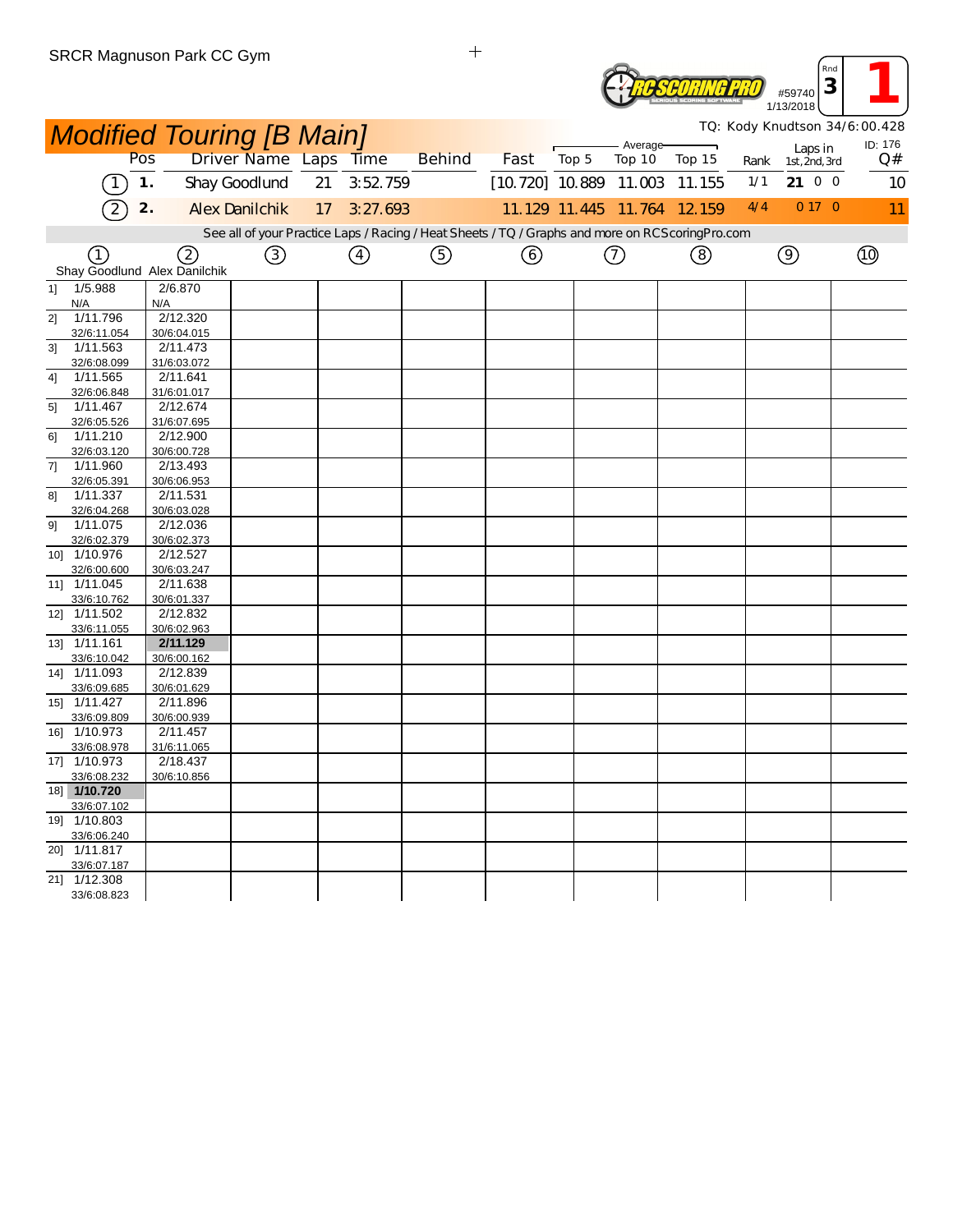## **SCORING PRO** #59740 1/13/2018

*TQ: Richard Reece 29/6:12.186*

*Rnd* **<sup>3</sup> 2**

|                                           |     | Scale Spec [A Main]     |                                                                                                   |                         |             |                         |                          |                         |                    |                                           |       |                          | TQ: Richard Reece 29/6:12.186 |
|-------------------------------------------|-----|-------------------------|---------------------------------------------------------------------------------------------------|-------------------------|-------------|-------------------------|--------------------------|-------------------------|--------------------|-------------------------------------------|-------|--------------------------|-------------------------------|
|                                           | Pos |                         | Driver Name Laps                                                                                  |                         | Time        | <b>Behind</b>           | Fast                     | Top 5                   | Average-<br>Top 10 | Top 15                                    | Rank  | Laps in<br>1st, 2nd, 3rd | ID: 173<br>Q#                 |
| $\boxed{1}$                               | 1.  |                         | <b>Richard Reece</b>                                                                              | 29                      | 6:08.130    |                         |                          | 12 600 12 671           | 12.734             | 12.778                                    | 1/1   | 29 0 0                   | 1                             |
| $\boxed{2}$                               | 2.  |                         | Gary Lewis                                                                                        | 28                      | 6:01.645    |                         | $[12.572]$ 12.654 12.757 |                         |                    | 12.851                                    | 2/4   | 0280                     | $\overline{2}$                |
| $\widehat{5}$                             | 3.  |                         |                                                                                                   |                         |             |                         |                          | 12.954 13.067 13.115    |                    |                                           | 1/6   | $0 \t028$                |                               |
|                                           |     |                         | John Glasgow                                                                                      | 28                      | 6:10.387    | 8.742                   |                          |                         |                    | 13.167                                    |       |                          | 5                             |
| $\widehat{\mathcal{T}}$                   | 4.  |                         | Justin Gilkison                                                                                   | 27                      | 6:11.668    |                         |                          | 13.329 13.506 13.569    |                    | 13.650                                    | 2/2   | $\sim 10^{-1}$ m $^{-1}$ | $\overline{7}$                |
| $\boxed{4}$                               | 5.  |                         | Jerry Boyle                                                                                       | 27                      | 6:13.641    | 1.973                   |                          | 13.489 13.562 13.688    |                    | 13.772                                    | 1/6   | $\overline{\phantom{a}}$ | 4                             |
| <u>्</u>                                  | 6.  |                         | Craig Bauman                                                                                      | 22                      | 6:02.640    |                         |                          | 15.352 15.756 15.980    |                    | 16.200                                    | $1/1$ |                          | 9                             |
| $\boxed{8}$                               | 7.  |                         | Alan Browers                                                                                      | 22                      | 6:04.365    | 1.725                   |                          | 15.530 15.714 15.903    |                    | 16.133                                    | 2/3   |                          | 8                             |
| $\boxed{3}$                               | 8.  |                         | Mark Brown                                                                                        | $\circ$                 |             |                         |                          |                         |                    |                                           |       | - - -                    | 3                             |
| 6                                         | 9.  |                         | Jeff Johnson                                                                                      | O                       |             |                         |                          |                         |                    |                                           |       |                          | 6                             |
|                                           |     |                         | See all of your Practice Laps / Racing / Heat Sheets / TQ / Graphs and more on RCS coring Pro.com |                         |             |                         |                          |                         |                    |                                           |       |                          |                               |
| (1)                                       |     | (2)                     | (3)                                                                                               |                         | (4)         | (5)                     | (6)                      |                         | $\left(7\right)$   | (8)                                       |       | 9)                       | $^{\circledR}$                |
| <b>Richard Reece</b>                      |     | Gary Lewis              | Mark Brown                                                                                        |                         | Jerry Boyle | John Glasgow            | Jeff Johnson             |                         |                    | Justin Gilkison Alan Browers Craig Bauman |       |                          |                               |
| 1/6.240<br>11<br>N/A                      |     | 2/7.479<br>N/A          |                                                                                                   | 4/8.132<br>N/A          |             | 3/7.858<br>N/A          |                          | 5/8.325<br>N/A          |                    | 6/10.405<br>N/A                           | N/A   | 7/11.122                 |                               |
| 1/12.600<br>21                            |     | 2/12.572                |                                                                                                   | 4/14.001                |             | 3/13.128                |                          | 5/13.970<br>27/6:11.415 |                    | 6/15.862                                  |       | 7/16.563                 |                               |
| 30/6:11.064<br>1/12.884<br>31             |     | 30/6:12.038<br>2/13.074 |                                                                                                   | 27/6:12.008<br>4/13.925 |             | 28/6:02.422<br>3/13.531 |                          | 5/16.313                |                    | 24/6:15.003<br>7/18.864                   |       | 23/6:15.398<br>6/16.155  |                               |
| 29/6:02.096<br>1/12.743<br>41             |     | 29/6:06.453<br>2/12.868 |                                                                                                   | 27/6:11.196<br>4/13.966 |             | 28/6:07.795<br>3/13.159 |                          | 25/6:11.745<br>5/13.554 |                    | 22/6:15.017<br>7/16.333                   |       | 23/6:11.002<br>6/16.802  |                               |
| 29/6:03.053                               |     | 29/6:06.915             |                                                                                                   | 27/6:11.161             |             | 28/6:06.256             |                          | 26/6:13.616             |                    | 22/6:07.079                               |       | 23/6:14.254              |                               |
| 1/12.806<br>5 <sup>1</sup><br>29/6:03.045 |     | 2/12.838<br>29/6:06.936 |                                                                                                   | 4/13.627<br>27/6:08.999 |             | 3/13.422<br>28/6:07.241 |                          | 5/13.329<br>26/6:05.606 |                    | 6/15.530<br>23/6:16.622                   |       | 7/22.016<br>21/6:08.812  |                               |
| 1/12.873<br>61                            |     | 2/12.582                |                                                                                                   | 4/13.698                |             | 3/13.424                |                          | 5/13.753                |                    | 6/16.711                                  |       | 7/18.125                 |                               |
| 29/6:04.136<br>71<br>1/12.770             |     | 29/6:05.492<br>2/12.722 |                                                                                                   | 27/6:08.065<br>4/14.717 |             | 28/6:07.832<br>3/13.671 |                          | 26/6:02.009<br>5/13.553 |                    | 22/6:00.244<br>6/15.752                   |       | 21/6:09.754<br>7/16.120  |                               |
| 29/6:04.008                               |     | 29/6:05.183             |                                                                                                   | 27/6:11.863             |             | 28/6:09.352             |                          | 26/6:00.304             |                    | 23/6:13.606                               |       | 21/6:03.715              |                               |
| 81<br>1/12.647<br>29/6:03.052             |     | 2/14.031<br>29/6:10.243 |                                                                                                   | 4/14.038<br>27/6:12.013 |             | 3/13.201<br>28/6:08.624 |                          | 5/13.555<br>27/6:12.417 |                    | 6/15.955<br>23/6:11.849                   |       | 7/15.945<br>22/6:16.306  |                               |
| 1/12.612<br>91                            |     | 2/12.877                |                                                                                                   | 4/13.890                |             | 3/13.064                |                          | 5/13.925                |                    | 6/15.648                                  |       | 7/16.758                 |                               |
| 29/6:02.995<br>10] 1/12.974               |     | 29/6:09.942<br>2/12.919 |                                                                                                   | 27/6:11.670<br>4/13.489 |             | 28/6:07.639<br>3/13.234 |                          | 27/6:12.178<br>5/13.587 |                    | 23/6:09.706<br>6/16.956                   |       | 22/6:14.653<br>7/16.354  |                               |
| 29/6:03.737                               |     | 29/6:09.864             |                                                                                                   | 27/6:10.248             |             | 28/6:07.354             |                          | 27/6:10.981             |                    | 23/6:11.241                               |       | 22/6:12.410              |                               |
| 11] 1/13.222<br>29/6:05.004               |     | 2/13.104<br>29/6:10.333 |                                                                                                   | 5/14.771<br>27/6:12.438 |             | 3/13.273<br>28/6:07.260 |                          | 4/14.188<br>27/6:11.061 |                    | 6/18.826<br>23/6:16.562                   |       | 7/15.879<br>22/6:09.629  |                               |
| 12] 1/12.812                              |     | 2/12.618                |                                                                                                   | 5/13.814                |             | 3/13.360                |                          | 4/13.603                |                    | 6/19.083                                  |       | 7/16.510                 |                               |
| 29/6:04.996<br>13] 1/12.800               |     | 29/6:09.445<br>2/13.692 |                                                                                                   | 27/6:11.985<br>5/14.348 |             | 28/6:07.380<br>3/13.083 |                          | 27/6:10.753<br>4/13.648 |                    | 22/6:04.057<br>6/15.997                   |       | 22/6:08.557<br>7/16.768  |                               |
| 29/6:04.966                               |     | 29/6:11.248             |                                                                                                   | 27/6:12.756             |             | 28/6:06.085             |                          | 27/6:10.104             |                    | 22/6:03.056                               |       | 22/6:08.118              |                               |
| 14] 1/12.841<br>29/6:05.027               |     | 2/13.264<br>29/6:11.825 |                                                                                                   | 5/13.858<br>27/6:12.408 |             | 3/13.272<br>28/6:06.796 |                          | 4/13.699<br>27/6:09.675 |                    | 6/16.059<br>22/6:01.872                   |       | 7/16.359<br>22/6:07.084  |                               |
| 15] 1/12.895<br>29/6:05.002               |     | 2/13.094                |                                                                                                   | 5/14.113                |             | 3/13.570                |                          | 4/14.476                |                    | 6/16.254                                  |       | 7/15.701                 |                               |
| 16] 1/12.934                              |     | 29/6:11.981<br>2/13.272 |                                                                                                   | 27/6:12.611<br>5/13.985 |             | 28/6:07.328<br>3/14.608 |                          | 27/6:10.755<br>4/13.620 |                    | 22/6:01.142<br>6/18.200                   |       | 22/6:05.209<br>7/16.948  |                               |
| 29/6:05.405<br>17] 1/12.951               |     | 29/6:12.470<br>2/13.070 |                                                                                                   | 27/6:12.544<br>5/13.968 |             | 28/6:09.661<br>3/13.108 |                          | 27/6:10.201<br>4/13.814 |                    | 22/6:03.254<br>6/16.196                   |       | 22/6:05.319<br>7/15.904  |                               |
| 29/6:05.062                               |     | 29/6:12.530             |                                                                                                   | 27/6:12.047             |             | 28/6:09.172             |                          | 27/6:10.025             |                    | 22/6:02.450                               |       | 22/6:04.063              |                               |
| 18 1/12.855<br>29/6:05.661                |     | 2/13.092<br>29/6:12.617 |                                                                                                   | 5/14.040<br>27/6:12.511 |             | 3/13.418<br>28/6:09.216 |                          | 4/13.963<br>27/6:10.115 |                    | 6/16.677<br>22/6:02.346                   |       | 7/16.596<br>22/6:03.796  |                               |
| 19] 1/12.799                              |     | 2/13.441                |                                                                                                   | 5/13.957                |             | 3/13.145                |                          | 4/14.364                |                    | 7/17.848                                  |       | 6/15.352                 |                               |
| 29/6:05.604<br>20] 1/13.303               |     | 28/6:00.175<br>2/14.285 |                                                                                                   | 27/6:12.432<br>5/13.495 |             | 28/6:08.866<br>3/13.482 |                          | 27/6:10.757<br>4/13.758 |                    | 22/6:03.619<br>7/19.131                   |       | 22/6:02.123<br>6/16.038  |                               |
| 29/6:06.290                               |     | 28/6:01.905             |                                                                                                   | 27/6:11.718             |             | 28/6:09.021             |                          | 27/6:10.511             |                    | 22/6:06.172                               |       | 22/6:01.366              |                               |
| 21] 1/12.999<br>29/6:06.488               |     | 2/13.056<br>28/6:01.814 |                                                                                                   | 5/13.574<br>27/6:11.193 |             | 3/13.331<br>28/6:08.958 |                          | 4/13.853<br>27/6:10.407 |                    | 7/16.298<br>22/6:05.499                   |       | 6/17.146<br>22/6:01.861  |                               |
| 22] 1/12.922                              |     | 2/12.795                |                                                                                                   | 5/13.872                |             | 3/13.130                |                          | 4/13.904                |                    | 7/15.780                                  |       | 6/17.479                 |                               |
| 29/6:06.056<br>23] 1/12.981               |     | 28/6:01.398<br>2/13.079 |                                                                                                   | 27/6:11.077<br>5/13.828 |             | 28/6:08.644<br>3/14.536 |                          | 27/6:10.375<br>4/13.884 |                    | 22/6:04.037                               |       | 22/6:02.064              |                               |
| 29/6:06.701                               |     | 28/6:01.352             |                                                                                                   | 27/6:10.924             |             | 28/6:10.009             |                          | 27/6:10.333             |                    |                                           |       |                          |                               |
| 24] 1/13.207<br>29/6:07.111               |     | 2/13.304<br>28/6:01.591 |                                                                                                   | 4/14.738<br>27/6:11.801 |             | 3/12.954<br>28/6:09.542 |                          | 5/15.468<br>27/6:12.081 |                    |                                           |       |                          |                               |
| 25] 1/12.754                              |     | 2/13.035                |                                                                                                   | 4/13.994                |             | 3/13.757                |                          | 5/14.094                |                    |                                           |       |                          |                               |

 $\ddot{+}$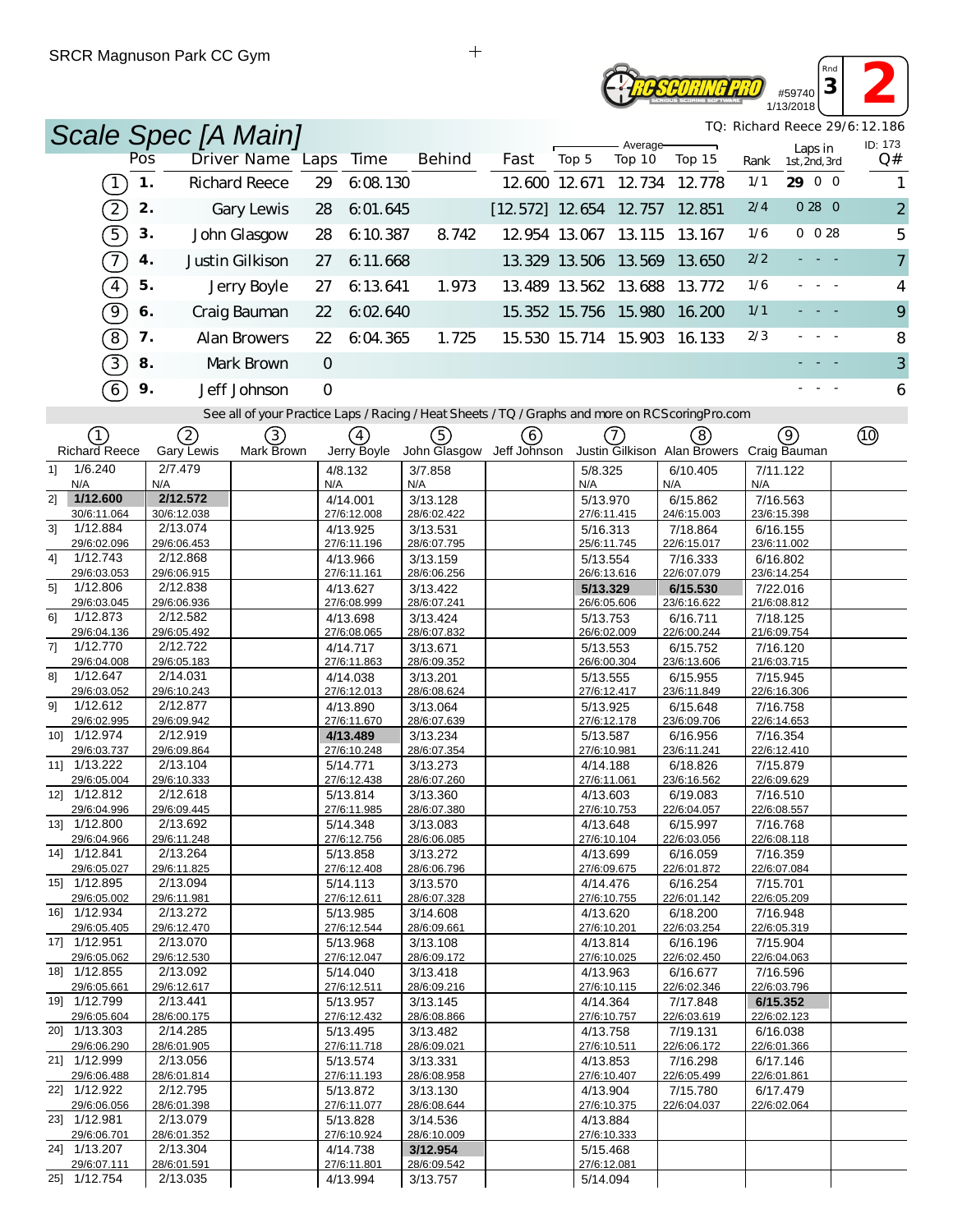| <b>Richard Reece</b> | $\left(2\right)$<br>Gary Lewis | $\left[3\right]$<br>Mark Brown | 4<br>Jerry Boyle | $\overline{5}$ | $\mathbf{6}$ | John Glasgow Jeff Johnson Justin Gilkison Alan Browers Craig Bauman | 8 | 9 | (10) |
|----------------------|--------------------------------|--------------------------------|------------------|----------------|--------------|---------------------------------------------------------------------|---|---|------|
| 29/6:06.095          | 28/6:01.495                    |                                | 27/6:11.815      | 28/6:09.952    |              | 27/6:12.189                                                         |   |   |      |
| 26] 1/13.438         | 2/12.780                       |                                | 4/13.628         | 3/13.246       |              | 5/13.543                                                            |   |   |      |
| 29/6:07.574          | 28/6:01.136                    |                                | 27/6:11.443      | 28/6:09.778    |              | 27/6:11.716                                                         |   |   |      |
| 27] 1/13.109         | 2/12.972                       |                                | 5/16.175         | 3/13.180       |              | 4/13.925                                                            |   |   |      |
| 29/6:07.795          | 28/6:01.003                    |                                | 27/6:13.064      | 28/6:09.545    |              | 27/6:11.067                                                         |   |   |      |
| 28] 1/12.885         | 2/13.730                       |                                |                  | 3/14.242       |              |                                                                     |   |   |      |
| 29/6:07.771          | 28/6:01.064                    |                                |                  | 28/6:10.039    |              |                                                                     |   |   |      |
| 29] 1/13.274         |                                |                                |                  |                |              |                                                                     |   |   |      |
| 29/6:08.013          |                                |                                |                  |                |              |                                                                     |   |   |      |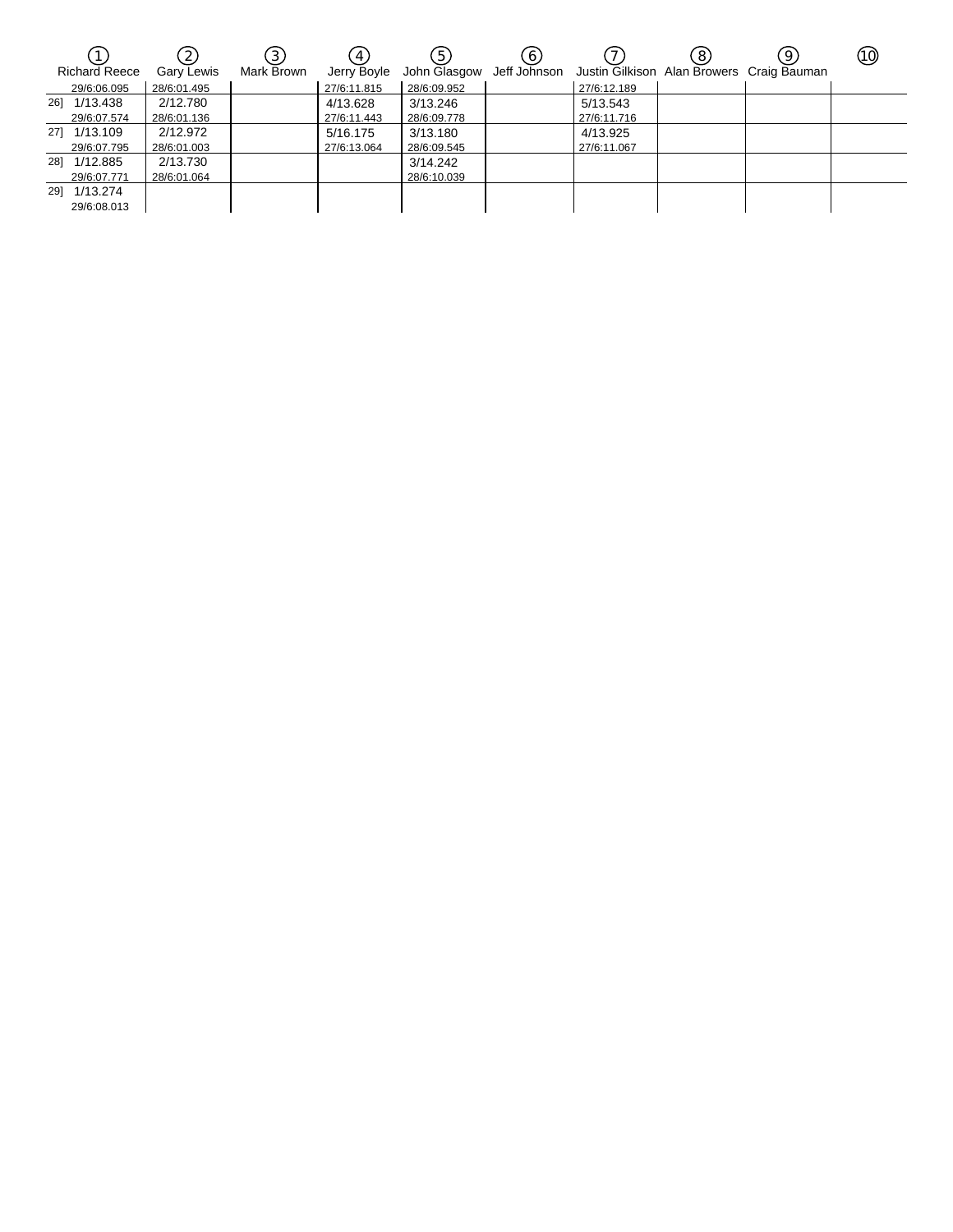|    |                             | SRUR Magnuson Park CU Gym |                  |    |               |                                                                                                  |                          |       |                             |        |      | Rnd                      |                              |
|----|-----------------------------|---------------------------|------------------|----|---------------|--------------------------------------------------------------------------------------------------|--------------------------|-------|-----------------------------|--------|------|--------------------------|------------------------------|
|    |                             |                           |                  |    |               |                                                                                                  |                          |       |                             |        |      | 3<br>#59740<br>1/13/2018 |                              |
|    |                             | <b>Novice [A Main]</b>    |                  |    |               |                                                                                                  |                          |       |                             |        |      |                          | TQ: Devon Biasca 22/6:16.153 |
|    |                             | Pos                       | Driver Name Laps |    | <b>Time</b>   | <b>Behind</b>                                                                                    | Fast                     | Top 5 | Average-<br>Top 10          | Top 15 | Rank | Laps in<br>1st, 2nd, 3rd | ID: 175<br>Q#                |
|    |                             | 1.                        | Devon Biasca     |    | 22 6:09.749   |                                                                                                  | $[14.885]$ 15.244 15.667 |       |                             | 16.129 | 1/1  | 22 0 0                   | $\mathbf{1}$                 |
|    | $\overline{2}$              | 2.                        | Sara Mendoza     | 19 | 6:09:391      |                                                                                                  |                          |       | 17.893 18.247 18.704 19.290 |        | 1/1  | 0 19 0                   |                              |
|    |                             |                           |                  |    |               | See all of your Practice Laps / Racing / Heat Sheets / TQ / Graphs and more on RCScoring Pro.com |                          |       |                             |        |      |                          |                              |
|    | (1)                         |                           | ③                |    | $\circled{4}$ | ⑤                                                                                                |                          |       | $\circled{1}$               | ②      |      | $\circledcirc$           | (10)                         |
|    | Devon Biasca                | (2)<br>Sara Mendoza       |                  |    |               |                                                                                                  | ⊙                        |       |                             |        |      |                          |                              |
| 1] | 1/9.072                     | 2/12.064                  |                  |    |               |                                                                                                  |                          |       |                             |        |      |                          |                              |
|    | N/A                         | N/A                       |                  |    |               |                                                                                                  |                          |       |                             |        |      |                          |                              |
| 21 | 1/17.346<br>22/6:13.038     | 2/18.843<br>20/6:10.138   |                  |    |               |                                                                                                  |                          |       |                             |        |      |                          |                              |
| 3] | 1/17.337                    | 2/20.163                  |                  |    |               |                                                                                                  |                          |       |                             |        |      |                          |                              |
|    | 22/6:13.296                 | 19/6:03.118               |                  |    |               |                                                                                                  |                          |       |                             |        |      |                          |                              |
| 41 | 1/15.238                    | 2/17.893                  |                  |    |               |                                                                                                  |                          |       |                             |        |      |                          |                              |
|    | 23/6:15.137                 | 20/6:12.405               |                  |    |               |                                                                                                  |                          |       |                             |        |      |                          |                              |
| 5] | 1/16.752<br>23/6:15.801     | 2/20.235<br>20/6:18.046   |                  |    |               |                                                                                                  |                          |       |                             |        |      |                          |                              |
| 61 | 1/14.897                    | 2/20.411                  |                  |    |               |                                                                                                  |                          |       |                             |        |      |                          |                              |
|    | 23/6:07.971                 | 19/6:03.229               |                  |    |               |                                                                                                  |                          |       |                             |        |      |                          |                              |
| 7] | 1/17.619                    | 2/18.254                  |                  |    |               |                                                                                                  |                          |       |                             |        |      |                          |                              |
|    | 23/6:12.761                 | 20/6:18.751               |                  |    |               |                                                                                                  |                          |       |                             |        |      |                          |                              |
| 81 | 1/16.262<br>23/6:11.908     | 2/20.877<br>19/6:03.516   |                  |    |               |                                                                                                  |                          |       |                             |        |      |                          |                              |
| 91 | 1/21.208                    | 2/18.815                  |                  |    |               |                                                                                                  |                          |       |                             |        |      |                          |                              |
|    | 22/6:07.799                 | 19/6:01.093               |                  |    |               |                                                                                                  |                          |       |                             |        |      |                          |                              |
|    | 10] 1/15.726                | 2/18.827                  |                  |    |               |                                                                                                  |                          |       |                             |        |      |                          |                              |
|    | 22/6:04.644                 | 19/6:00.696               |                  |    |               |                                                                                                  |                          |       |                             |        |      |                          |                              |
|    | 11] 1/16.038                | 2/18.040                  |                  |    |               |                                                                                                  |                          |       |                             |        |      |                          |                              |
|    | 22/6:02.770<br>12] 1/16.781 | 20/6:17.540<br>2/22.308   |                  |    |               |                                                                                                  |                          |       |                             |        |      |                          |                              |
|    | 22/6:02.650                 | 19/6:03.335               |                  |    |               |                                                                                                  |                          |       |                             |        |      |                          |                              |
|    | 13] 1/17.049                | 2/19.625                  |                  |    |               |                                                                                                  |                          |       |                             |        |      |                          |                              |
|    | 22/6:03.023                 | 19/6:03.493               |                  |    |               |                                                                                                  |                          |       |                             |        |      |                          |                              |
|    | 14] 1/23.108                | 2/22.246                  |                  |    |               |                                                                                                  |                          |       |                             |        |      |                          |                              |
|    | 22/6:13.111<br>15] 1/15.475 | 19/6:07.267<br>2/19.417   |                  |    |               |                                                                                                  |                          |       |                             |        |      |                          |                              |
|    | 22/6:10.329                 | 19/6:06.864               |                  |    |               |                                                                                                  |                          |       |                             |        |      |                          |                              |
|    | 16] 1/15.744                | 2/19.094                  |                  |    |               |                                                                                                  |                          |       |                             |        |      |                          |                              |
|    | 22/6:08.281                 | 19/6:06.119               |                  |    |               |                                                                                                  |                          |       |                             |        |      |                          |                              |
|    | 17] 1/18.866                | 2/20.627                  |                  |    |               |                                                                                                  |                          |       |                             |        |      |                          |                              |
|    | 22/6:10.597<br>18] 1/14.885 | 19/6:07.199<br>2/23.418   |                  |    |               |                                                                                                  |                          |       |                             |        |      |                          |                              |
|    | 22/6:07.712                 | 19/6:11.106               |                  |    |               |                                                                                                  |                          |       |                             |        |      |                          |                              |
|    | 19] 1/17.568                | 2/18.234                  |                  |    |               |                                                                                                  |                          |       |                             |        |      |                          |                              |
|    | 22/6:08.286                 | 19/6:09.039               |                  |    |               |                                                                                                  |                          |       |                             |        |      |                          |                              |
|    | 20] 1/15.926                |                           |                  |    |               |                                                                                                  |                          |       |                             |        |      |                          |                              |
|    | 22/6:06.987<br>21] 1/16.478 |                           |                  |    |               |                                                                                                  |                          |       |                             |        |      |                          |                              |
|    | 22/6:06.395                 |                           |                  |    |               |                                                                                                  |                          |       |                             |        |      |                          |                              |
|    | $\overline{22}$ 1/20.374    |                           |                  |    |               |                                                                                                  |                          |       |                             |        |      |                          |                              |
|    | 22/6:09.075                 |                           |                  |    |               |                                                                                                  |                          |       |                             |        |      |                          |                              |

 $\pm$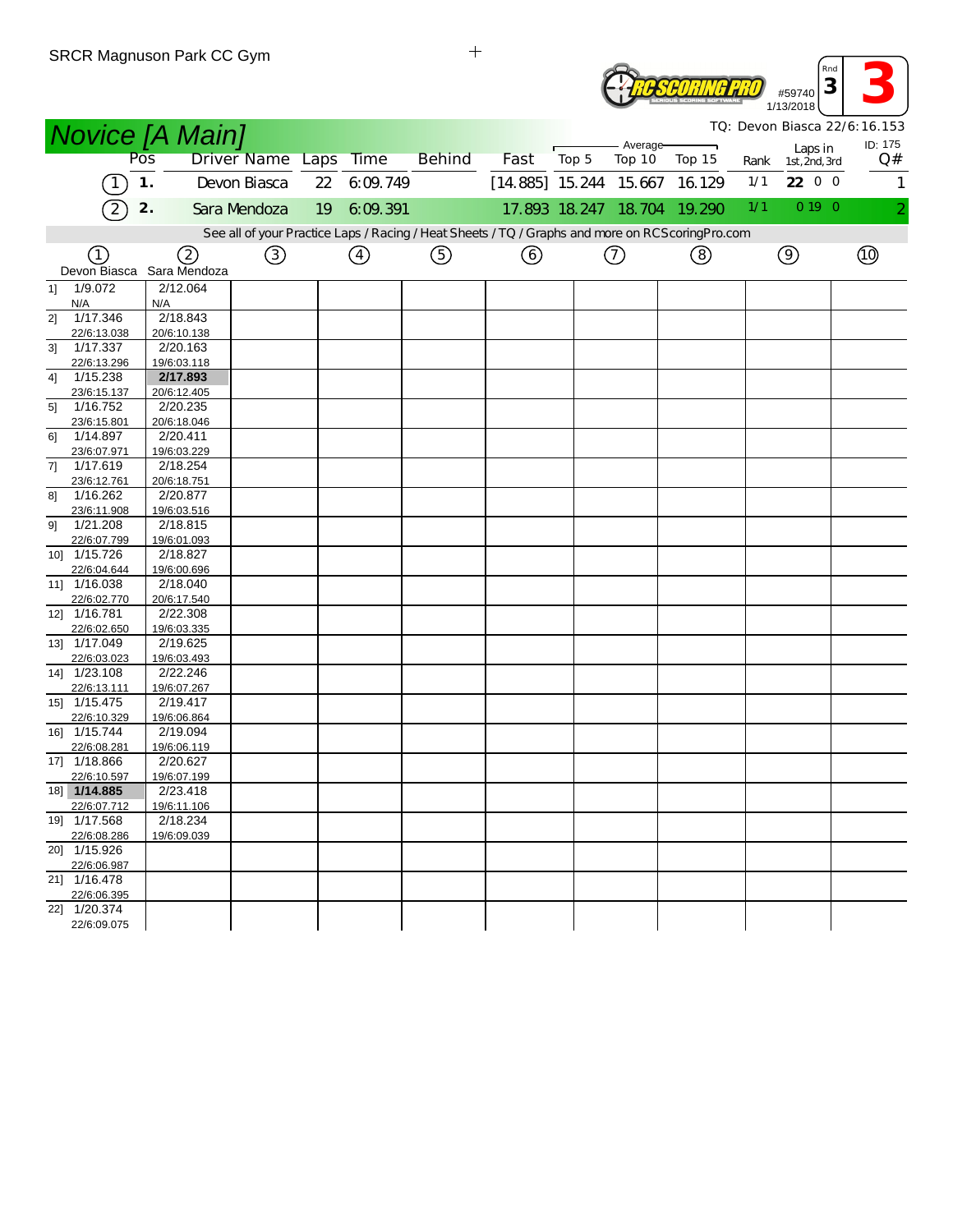### *PSCORING PRO* #59740 1/13/2018

*TQ: Brian Bodine 43/8:05.215*

*Rnd*  $\begin{array}{|c|c|c|}\n\hline\n3 & 4\n\end{array}$ 

|                               |     | Stock 12th Scale [A Main]                                                                         |                |                         |                         |                          |                         |                      |                                        |       |                          |                     | TQ: Brian Bodine 43/8:05.215 |
|-------------------------------|-----|---------------------------------------------------------------------------------------------------|----------------|-------------------------|-------------------------|--------------------------|-------------------------|----------------------|----------------------------------------|-------|--------------------------|---------------------|------------------------------|
|                               | Pos | Driver Name Laps Time                                                                             |                |                         | <b>Behind</b>           | Fast                     | Top 5                   | Average-<br>Top 10   | Top 15                                 | Rank  | Laps in<br>1st, 2nd, 3rd |                     | ID: 174<br>Q#                |
| $\overline{1}$                | 1.  | Brian Bodine                                                                                      | 41             | 8:00.850                |                         | $[11.008]$ 11.080 11.136 |                         |                      | 11.167                                 | 8/8   | 10 2 4                   |                     |                              |
| $\boxed{2}$                   | 2.  | <b>Todd Mason</b>                                                                                 | 41             | 8:03.622                | 2.772                   |                          |                         |                      | 11.102 11.231 11.306 11.349            | 11/11 | 0.315                    |                     | $\overline{2}$               |
| $\widehat{5}$                 | 3.  | Ron Lui                                                                                           | 41             | 8:04.312                | 0.690                   |                          |                         | 11.372 11.493 11.563 | 11.634                                 | 4/8   | 0 25 12                  |                     | 5                            |
| $\boxed{4}$                   | 4.  | Kelsey Myoshi                                                                                     | 41             | 8:07.313                | 3.001                   |                          |                         | 11.215 11.328 11.400 | 11.455                                 | 1/3   | 006                      |                     | $\overline{4}$               |
| $\boxed{3}$                   | 5.  | George Strichan                                                                                   | 41             | 8:07.462                | 0.149                   |                          |                         | 11.336 11.433 11.525 | 11.601                                 | 1/5   | 31 9 0                   |                     | 3                            |
| $\overline{7}$                | 6.  | Jeff Glossip                                                                                      | 39             | 8:02.055                |                         |                          |                         |                      | 11.409 11.660 11.754 11.824            | 3/6   | 021                      |                     | 7                            |
| (10)                          | 7.  | Ernie Madhavan                                                                                    | 37             | 8:07.270                |                         |                          |                         |                      | 12 210 12 303 12 432 12 528            | 1/6   |                          | $\sim 100$          | 10                           |
| $\sqrt{8}$                    | 8.  | Scott Heywood                                                                                     | 34             | 8:08.341                |                         |                          |                         |                      | 12.156 12.365 12.543 12.732            | 3/5   |                          |                     | 8                            |
| ଚ୍                            | 9.  | Ken Vannice                                                                                       | 26             | 5:50.208                |                         |                          |                         | 12.227 12.352 12.559 | 12.750                                 | 3/4   |                          | $\omega_{\rm{max}}$ | 9                            |
| 6                             | 10. | Mke Clifton                                                                                       | $\overline{7}$ | 1:21.898                |                         |                          | 11.083 11.553           |                      |                                        | 10/11 | $0\quad0\quad3$          |                     | 6                            |
|                               |     | See all of your Practice Laps / Racing / Heat Sheets / TQ / Graphs and more on RCS coring Pro.com |                |                         |                         |                          |                         |                      |                                        |       |                          |                     |                              |
| (1)                           |     | (2)<br>(3)                                                                                        |                | (4)                     | (5)                     | (6)                      |                         | (7)                  | (8)                                    |       | 9)                       |                     | (10)                         |
| <b>Brian Bodine</b>           |     | Todd Mason George StrichanKelsey Miyoshi                                                          |                |                         | Ron Lui                 | Mike Clifton             |                         | Jeff Glossip         | Scott Heywood Ken Vannice rnie Madhava |       |                          |                     |                              |
| 10/12.564<br>11<br>N/A        | N/A | 9/11.996<br>1/5.941<br>N/A                                                                        | N/A            | 3/6.635                 | 2/6.453<br>N/A          | 5/7.114<br>N/A           | 4/6.898<br>N/A          |                      | 6/8.078<br>N/A                         | N/A   | 8/10.404                 | N/A                 | 7/9.522                      |
| 10/11.098<br>21               |     | 9/11.489<br>1/11.473                                                                              |                | 4/12.552                | 3/12.255                | 5/12.513                 | 2/11.409                |                      | 6/13.197                               |       | 8/12.551                 |                     | 7/12.423                     |
| 44/8:09.692<br>31<br>9/11.321 |     | 42/8:02.084<br>43/8:07.639<br>8/11.374<br>1/11.827                                                |                | 39/8:03.725<br>4/11.477 | 40/8:04.476<br>3/11.582 | 39/8:02.722<br>5/11.554  | 43/8:06.202<br>2/11.800 |                      | 37/8:02.099<br>6/12.710                |       | 39/8:07.152<br>10/14.544 |                     | 39/8:01.786<br>7/12.501      |
| 43/8:03.003                   |     | 42/8:00.708<br>42/8:03.570                                                                        |                | 41/8:07.135             | 41/8:03.193             | 41/8:08.434              | 42/8:02.744             |                      | 38/8:07.265                            |       | 36/8:04.584              |                     | 39/8:03.154                  |
| 7/11.227<br>41<br>43/8:03.608 |     | 6/11.129<br>1/11.494<br>43/8:07.912<br>42/8:01.527                                                |                | 4/11.882<br>41/8:05.501 | 2/11.485<br>42/8:09.255 | 3/11.195<br>42/8:09.082  | 5/14.314<br>39/8:02.176 |                      | 8/13.168<br>38/8:09.966                |       | 10/12.320<br>37/8:03.396 |                     | 9/13.114<br>39/8:11.336      |
| 5 <sup>1</sup><br>7/11.451    |     | 6/11.102<br>1/11.352                                                                              |                | 4/11.674                | 2/11.372                | 3/11.083                 | 5/11.945                |                      | 9/14.338                               |       | 10/12.227                |                     | 8/12.743                     |
| 43/8:06.072                   |     | 43/8:05.483<br>43/8:10.505                                                                        |                | 41/8:02.485             | 42/8:05.097             | 42/8:02.160              | 40/8:09.025             |                      | 37/8:08.786                            |       | 38/8:08.129              |                     | 39/8:11.913                  |
| 6<br>7/15.127<br>40/8:02.326  |     | 5/11.423<br>1/11.336<br>43/8:06.713<br>43/8:08.764                                                |                | 6/15.441<br>39/8:05.625 | 2/11.534<br>42/8:03.914 | 3/11.421<br>42/8:00.795  | 4/11.827<br>40/8:04.975 |                      | 9/12.314<br>37/8:01.276                |       | 10/15.503<br>36/8:00.426 |                     | 8/12.729<br>39/8:12.182      |
| 71<br>7/11.008                |     | 4/11.369<br>1/11.585                                                                              |                | 5/11.215                | 2/13.324                | 6/17.018                 | 3/11.604                |                      | 8/12.598                               |       | 10/17.986                |                     | 9/15.330                     |
| 41/8:07.470<br>8]<br>5/11.452 |     | 43/8:07.184<br>43/8:09.424<br>1/12.540<br>3/11.644                                                |                | 40/8:09.227             | 41/8:03.499             | 39/8:00.758              | 40/8:00.761             |                      | 38/8:11.063                            |       | 35/8:12.784              |                     | 37/8:02.055<br>8/12.911      |
| 41/8:05.055                   |     | 43/8:09.002<br>42/8:03.936                                                                        |                | 4/11.331<br>40/8:03.041 | 2/12.284<br>41/8:05.521 |                          | 7/19.577<br>37/8:02.468 |                      | 6/12.292<br>38/8:07.027                |       | 9/12.768<br>35/8:05.898  |                     | 37/8:01.368                  |
| 91<br>5/11.236                |     | 3/11.346<br>1/11.924                                                                              |                | 4/11.356                | 2/11.831                |                          | 6/11.872                |                      | 8/16.142                               |       | 9/12.348                 |                     | 7/12.636                     |
| 41/8:02.144<br>10] 5/11.694   |     | 43/8:09.084<br>42/8:05.277<br>3/11.438<br>1/12.267                                                |                | 41/8:11.026<br>4/11.539 | 41/8:04.788<br>2/11.872 |                          | 38/8:09.526<br>6/11.717 |                      | 37/8:08.507<br>9/21.167                |       | 36/8:12.730<br>8/13.674  |                     | 38/8:12.316<br>7/13.729      |
| 41/8:01.968                   |     | 43/8:09.461<br>42/8:07.914                                                                        |                | 41/8:08.701             | 41/8:04.395             |                          | 38/8:04.041             |                      | 35/8:11.338                            |       | 36/8:12.299              |                     | 37/8:01.994                  |
| 11] 5/11.288<br>41/8:00.188   |     | 1/12.043<br>3/11.925<br>42/8:00.355<br>42/8:09.080                                                |                | 4/12.445<br>41/8:10.295 | 2/11.985<br>41/8:04.561 |                          | 6/12.049<br>38/8:00.912 |                      | 9/15.339<br>34/8:00.842                |       | 8/12.580<br>36/8:08.175  |                     | 7/12.852<br>37/8:01.006      |
| 12] 5/11.216                  |     | 3/11.655<br>1/11.513                                                                              |                | 4/11.537                | 2/11.499                |                          | 6/12.308                |                      | 9/12.850                               |       | 8/15.538                 |                     | 7/13.506                     |
| 42/8:10.087                   |     | 42/8:01.237<br>42/8:08.097                                                                        |                | 41/8:08.253             | 41/8:02.914             |                          | 39/8:11.992             |                      | 35/8:10.606                            |       | 35/8:00.333              |                     | 37/8:02.359                  |
| 13] 5/11.155<br>42/8:08.423   |     | 3/11.727<br>1/12.859<br>42/8:02.211<br>42/8:11.821                                                |                | 4/11.513<br>41/8:06.518 | 2/11.843<br>41/8:02.676 |                          | 6/12.064<br>39/8:09.757 |                      | 9/12.553<br>35/8:05.982                |       | 8/13.246<br>36/8:12.488  |                     | 7/12.722<br>37/8:01.116      |
| 14] 5/11.014                  |     | 1/11.982<br>3/11.632                                                                              |                | 4/11.440                | 2/11.651                |                          | 6/11.789                |                      | 9/13.606                               |       | 8/12.909                 |                     | 7/12.718                     |
| 42/8:06.542<br>15] 5/11.126   |     | 42/8:02.720<br>41/8:00.399<br>3/11.543<br>1/11.722                                                |                | 41/8:04.804<br>4/11.421 | 41/8:01.889<br>2/11.589 |                          | 39/8:07.077<br>6/12.760 |                      | 35/8:04.789<br>9/13.148                |       | 36/8:10.162<br>8/12.314  |                     | 37/8:00.064<br>7/13.030      |
| 42/8:05.282                   |     | 42/8:02.892<br>42/8:11.846                                                                        |                | 41/8:03.277             | 41/8:01.044             |                          | 39/8:07.413             |                      | 35/8:02.674                            |       | 36/8:06.669              |                     | 38/8:13.027                  |
| 16] 5/11.183                  |     | 3/12.001<br>1/11.683                                                                              |                | 4/11.558                | 2/12.072                |                          | 6/12.114                |                      | 9/16.590<br>35/8:08.638                |       | 8/14.204                 |                     | 7/12.515                     |
| 42/8:04.326<br>17] 4/11.635   |     | 42/8:04.299<br>42/8:11.378<br>3/11.894<br>1/11.905                                                |                | 41/8:02.328<br>5/12.535 | 41/8:01.591<br>2/11.575 |                          | 39/8:06.083<br>6/13.369 |                      | 9/17.606                               |       | 36/8:08.074<br>8/13.159  |                     | 38/8:11.651<br>7/13.175      |
| 42/8:04.668                   |     | 42/8:05.274<br>42/8:11.557                                                                        |                | 41/8:03.922             | 41/8:00.845             |                          | 39/8:07.887             |                      | 34/8:01.673                            |       | 36/8:07.007              |                     | 38/8:11.997                  |
| 18] 3/11.730<br>42/8:05.187   |     | 2/11.522<br>1/11.848<br>42/8:05.218<br>42/8:11.547                                                |                | 5/11.964<br>41/8:03.987 | 4/12.961<br>41/8:03.434 |                          | 6/11.846<br>39/8:06.060 |                      | 9/12.514<br>35/8:12.342                |       | 8/12.959<br>36/8:05.634  |                     | 7/13.979<br>37/8:00.927      |
| 19] 3/11.221                  |     | 2/11.217<br>1/11.919                                                                              |                | 5/12.172                | 4/11.701                |                          | 6/12.069                |                      | 9/13.907                               |       | 8/13.404                 |                     | 7/13.938                     |
| 42/8:04.487<br>20] 5/16.787   |     | 42/8:04.484<br>42/8:11.720<br>4/16.518<br>1/11.640                                                |                | 41/8:04.535             | 41/8:02.935             |                          | 39/8:04.921             |                      | 35/8:11.712                            |       | 36/8:05.307              |                     | 37/8:02.618<br>7/14.364      |
| 41/8:04.071                   |     | 41/8:03.457<br>42/8:11.270                                                                        |                | 3/13.009<br>41/8:06.771 | 2/11.796<br>41/8:02.678 |                          | 6/11.933<br>39/8:03.622 |                      | 9/12.156<br>35/8:08.000                |       | 8/13.051<br>36/8:04.351  |                     | 37/8:04.945                  |
| 21] 5/11.811                  |     | 4/11.665<br>1/12.011                                                                              |                | 3/12.016                | 2/12.236                |                          | 6/12.015                |                      | 9/13.887                               |       | 8/13.038                 |                     | 7/13.068                     |
| 41/8:04.116<br>22] 5/11.164   |     | 41/8:03.224<br>42/8:11.624<br>4/11.364<br>1/11.620                                                |                | 41/8:06.785<br>3/11.616 | 41/8:03.347<br>2/11.873 |                          | 39/8:02.623<br>6/11.957 |                      | 35/8:07.617<br>9/12.744                |       | 36/8:03.474<br>8/12.618  |                     | 37/8:04.682<br>7/12.311      |
| 41/8:02.937                   |     | 41/8:02.422<br>42/8:11.183                                                                        |                | 41/8:06.054             | 41/8:03.247             |                          | 39/8:01.612             |                      | 35/8:05.408                            |       | 36/8:01.980              |                     | 37/8:03.175                  |
| 23] 5/11.208<br>41/8:01.938   |     | 1/11.902<br>4/11.417<br>41/8:01.803<br>42/8:11.323                                                |                | 3/11.797<br>41/8:05.698 | 2/11.753<br>41/8:02.956 |                          | 6/12.158<br>39/8:01.020 |                      | 9/16.319<br>35/8:08.933                |       | 8/14.362<br>36/8:03.390  |                     | 7/12.326<br>37/8:01.806      |
| 24] 5/11.493                  |     | 4/11.664<br>1/11.599                                                                              |                | 3/11.601                | 2/12.047                |                          | 6/13.184                |                      | 9/13.244                               |       | 8/13.684                 |                     | 7/12.689                     |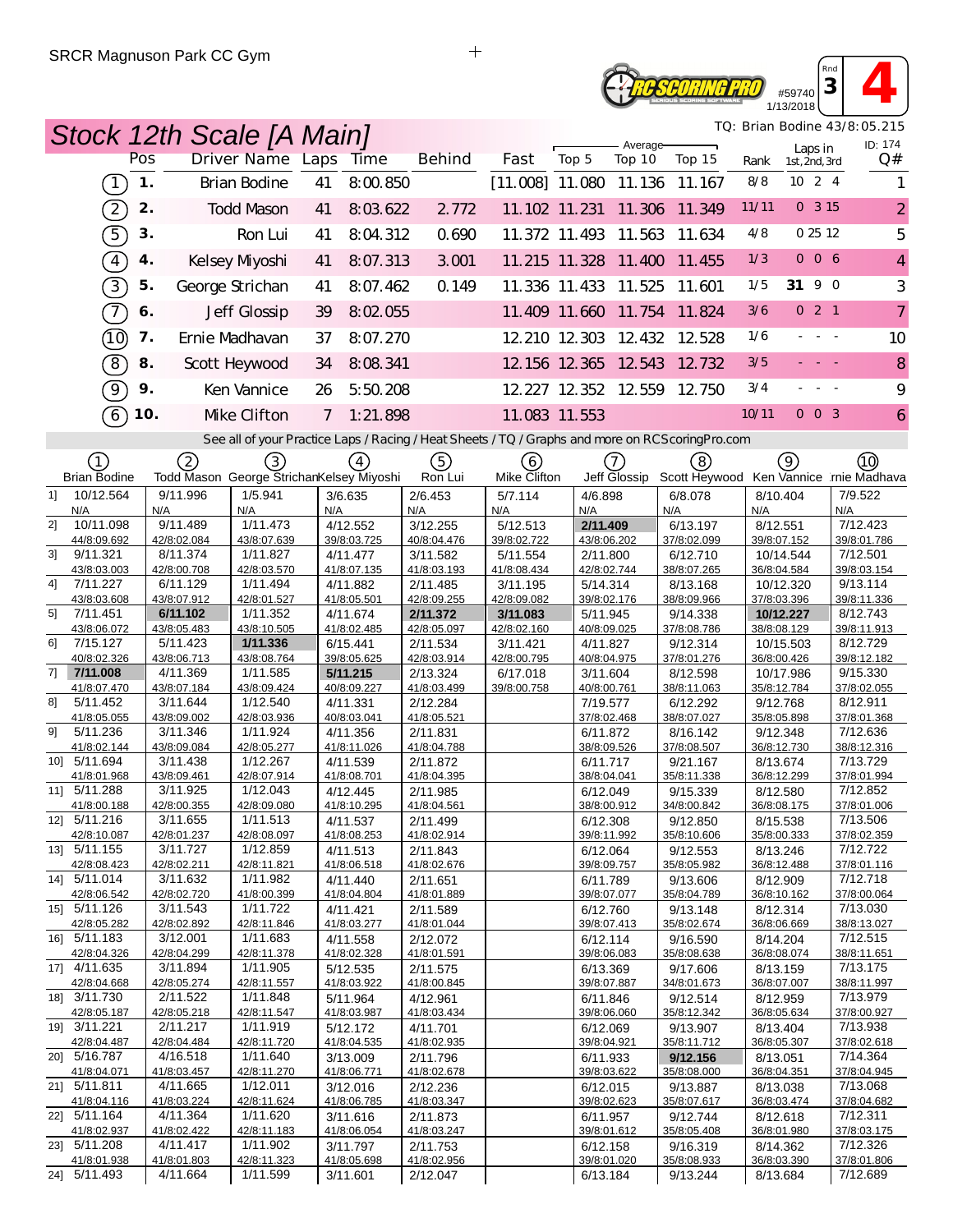| 门<br>1              | 2           | 3)                                       | $\left( \overline{4}\right)$ |             | 6)           | 7            | ි)            | ල)          | ൹            |
|---------------------|-------------|------------------------------------------|------------------------------|-------------|--------------|--------------|---------------|-------------|--------------|
| <b>Brian Bodine</b> |             | Todd Mason George StrichanKelsey Miyoshi |                              | Ron Lui     | Mike Clifton | Jeff Glossip | Scott Heywood | Ken Vannice | rnie Madhava |
| 41/8:01.513         | 41/8:01.655 | 42/8:10.897                              | 41/8:05.061                  | 41/8:03.178 |              | 39/8:02.198  | 35/8:07.614   | 36/8:03.643 | 37/8:01.134  |
| 25] 5/12.540        | 3/11.839    | 1/11.833                                 | 4/12.575                     | 2/11.806    |              | 6/16.899     | 9/12.699      | 8/13.172    | 7/13.232     |
| 41/8:02.874         | 41/8:01.819 | 42/8:10.900                              | 41/8:06.076                  | 41/8:02.998 |              | 39/8:09.152  | 35/8:05.625   | 36/8:03.131 | 37/8:01.329  |
| 26] 5/11.903        | 3/11.599    | 1/11.643                                 | 4/11.976                     | 2/11.685    |              | 6/11.991     | 9/13.214      | 8/15.645    | 7/18.302     |
| 41/8:03.101         | 41/8:01.586 | 42/8:10.592                              | 41/8:06.067                  | 41/8:02.624 |              | 39/8:08.087  | 35/8:04.488   | 36/8:06.132 | 37/8:08.823  |
| 27] 4/11.242        | 3/11.384    | 1/11.865                                 | 5/12.159                     | 2/12.202    |              | 6/12.232     | 8/15.749      |             | 7/12.484     |
| 41/8:02.296         | 41/8:01.048 | 42/8:10.669                              | 41/8:06.335                  | 41/8:03.094 |              | 39/8:07.454  | 35/8:06.761   |             | 37/8:07.668  |
| 28] 3/11.249        | 4/12.341    | 1/11.725                                 | 5/11.319                     | 2/11.664    |              | 6/11.785     | 8/29.680      |             | 7/12.666     |
| 41/8:01.565         | 41/8:01.957 | 42/8:10.513                              | 41/8:05.323                  | 41/8:02.715 |              | 39/8:06.249  | 34/8:11.750   |             | 37/8:06.839  |
| 29] 3/11.309        | 4/11.554    | 1/13.495                                 | 5/11.638                     | 2/12.040    |              | 6/12.322     | 8/13.155      |             | 7/12.210     |
| 41/8:00.972         | 41/8:01.673 | 41/8:01.096                              | 41/8:04.856                  | 41/8:02.905 |              | 39/8:05.085  | 34/8:09.974   |             | 37/8:05.490  |
| 301 2/11.475        | 3/11.443    | 1/12.812                                 | 5/11.722                     | 4/12.410    |              | 6/12.164     | 8/13.227      |             | 7/12.247     |
| 41/8:00.655         | 41/8:01.256 | 41/8:02.381                              | 41/8:04.531                  | 41/8:03.593 |              | 39/8:05.268  | 34/8:08.412   |             | 37/8:04.285  |
| 31] 2/11.386        | 3/11.382    | 1/11.818                                 | 5/11.496                     | 4/12.030    |              | 6/12.053     | 8/13.612      |             | 7/12.877     |
| 41/8:00.225         | 41/8:00.801 | 41/8:02.259                              | 41/8:03.935                  | 41/8:03.729 |              | 39/8:04.585  | 34/8:07.372   |             | 37/8:03.915  |
| 32] 1/12.016        | 5/14.036    | 2/12.261                                 | 4/12.752                     | 3/12.087    |              | 6/12.224     | 8/17.844      |             | 7/14.624     |
| 41/8:00.649         | 41/8:03.781 | 41/8:02.713                              | 41/8:04.989                  | 41/8:03.933 |              | 39/8:04.168  | 34/8:10.912   |             | 37/8:05.590  |
| 331 1/11.215        | 4/11.831    | 2/12.269                                 | 5/12.359                     | 3/11.830    |              | 6/12.209     | 8/13.812      |             | 7/12.931     |
| 41/8:00.034         | 41/8:03.826 | 41/8:03.152                              | 41/8:05.491                  | 41/8:03.799 |              | 39/8:03.752  | 34/8:10.065   |             | 37/8:05.259  |
| 34] 1/11.193        | 4/11.454    | 2/12.173                                 | 5/11.802                     | 3/11.984    |              | 6/12.625     | 8/12.882      |             | 7/12.760     |
| 42/8:11.116         | 41/8:03.419 | 41/8:03.442                              | 41/8:05.283                  | 41/8:03.855 |              | 39/8:03.834  | 34/8:08.034   |             | 37/8:04.763  |
| 35] 1/13.152        | 4/11.542    | 2/12.052                                 | 5/11.436                     | 3/11.987    |              | 6/12.049     |               |             | 7/14.156     |
| 41/8:01.182         | 41/8:03.130 | 41/8:03.575                              | 41/8:04.664                  | 41/8:03.920 |              | 39/8:03.274  |               |             | 37/8:05.778  |
| 36] 1/12.154        | 4/11.994    | 2/11.999                                 | 5/11.806                     | 3/11.958    |              | 6/12.253     |               |             | 7/14.998     |
| 41/8:01.679         | 41/8:03.372 | 41/8:03.642                              | 41/8:04.503                  | 41/8:03.946 |              | 39/8:02.964  |               |             | 37/8:07.599  |
| 37] 1/11.474        | 4/11.974    | 2/11.969                                 | 5/12.309                     | 3/11.988    |              | 6/11.891     |               |             | 7/12.952     |
| 41/8:01.404         | 41/8:03.589 | 41/8:03.673                              | 41/8:04.896                  | 41/8:03.994 |              | 39/8:02.290  |               |             | 37/8:07.027  |
| 381 1/11.594        | 4/11.975    | 2/11.940                                 | 5/11.597                     | 3/11.965    |              | 6/12.776     |               |             |              |
| 41/8:01.262         | 41/8:03.784 | 41/8:03.669                              | 41/8:04.510                  | 41/8:04.028 |              | 39/8:02.567  |               |             |              |
| 39] 1/11.539        | 4/11.978    | 2/12.066                                 | 5/12.612                     | 3/11.885    |              | 6/12.004     |               |             |              |
| 41/8:01.075         | 41/8:03.979 | 41/8:03.803                              | 41/8:05.208                  | 41/8:03.965 |              | 39/8:02.006  |               |             |              |
| 40] 1/11.628        | 4/11.845    | 2/11.821                                 | 5/12.740                     | 3/11.844    |              |              |               |             |              |
| 41/8:00.990         | 41/8:04.030 | 41/8:03.673                              | 41/8:06.004                  | 41/8:03.875 |              |              |               |             |              |
| 41] 1/11.572        | 2/11.397    | 5/15.736                                 | 4/13.289                     | 3/12.374    |              |              |               |             |              |
| 41/8:00.085         | 41/8:03.062 | 41/8:07.046                              | 41/8:07.031                  | 41/8:04.031 |              |              |               |             |              |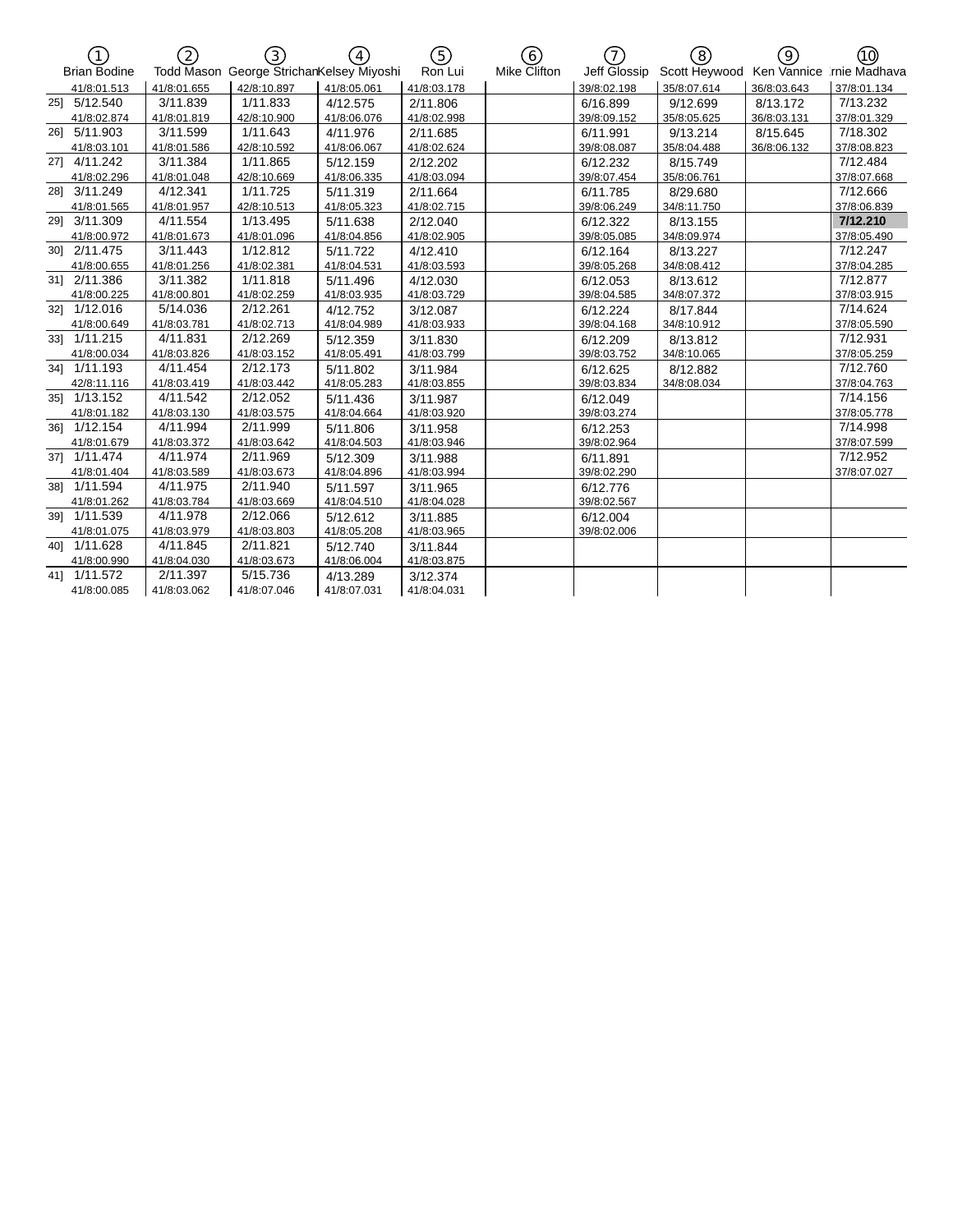#### **SCORING PRO** #59740 1/13/2018

*TQ: Kody Knudtson 34/6:00.428*

*Rnd* **<sup>3</sup> 5**

| <b>Modified Touring [A Main]</b>          |                         |                         |                                                                                                   |                         |                          |                          |                    |                             |                         |                          | TQ: Kody Knudtson 34/6:00.428             |
|-------------------------------------------|-------------------------|-------------------------|---------------------------------------------------------------------------------------------------|-------------------------|--------------------------|--------------------------|--------------------|-----------------------------|-------------------------|--------------------------|-------------------------------------------|
| Pos                                       |                         | Driver Name Laps        | <b>Time</b>                                                                                       | <b>Behind</b>           | Fast                     | Top 5                    | Average-<br>Top 10 | Top 15                      | Rank                    | Laps in<br>1st, 2nd, 3rd | ID: 176<br>Q#                             |
| $\left(1\right)$                          | 1.                      | Kody Knudtson           | 35<br>6:12.450                                                                                    |                         |                          | 10.472 10.502 10.553     |                    | 10.580                      | 1/1                     | 35 0 0                   |                                           |
| $\left(4\right)$                          | 2.                      | <b>Jake Danilchik</b>   | 6:11.162<br>34                                                                                    |                         |                          | 10.567 10.658 10.704     |                    | 10.778                      | 2/5                     | 0293                     | 4                                         |
|                                           |                         |                         |                                                                                                   |                         |                          |                          |                    |                             | 1/3                     | 024                      |                                           |
| $\widehat{2}$                             | 3.                      | Korey Harbke            | 33<br>6:00.776                                                                                    |                         | $[10.397]$ 10.457 10.515 |                          |                    | 10.566                      |                         |                          | $\overline{2}$                            |
| $\left\lceil 8 \right\rceil$              | 4.                      | <b>Weylin Rose</b>      | 33<br>6:03.257                                                                                    | 2 4 8 1                 |                          | 10.674 10.729 10.795     |                    | 10.862                      | 1/1                     | and a state              | 8                                         |
| $\boxed{3}$                               | 5.                      | Jeff Jenkins            | 33<br>6:07.261                                                                                    | 4.004                   |                          | 10.504 10.708 10.760     |                    | 10.800                      | 1/1                     | 0.326                    | 3                                         |
| (10)                                      | 6.                      | <b>Shay Goodlund</b>    | 33<br>6:11.298                                                                                    | 4.037                   |                          | 10.724 10.864 10.943     |                    | 10.997                      | 1/2                     |                          |                                           |
| $\overline{\tau}$                         | 7.                      | <b>Brian Shook</b>      | 32<br>6.00.396                                                                                    |                         |                          | 10.712 10.768 10.833     |                    | 10.886                      | 2/3                     | بالبابيات                | 7                                         |
| $\Theta$                                  | 8.                      | Panos Antonopoulos      | 6:03.729<br>32                                                                                    | 3.333                   |                          | 10.795 10.860            | 10.920             | 10.992                      | 4/7                     |                          | 9                                         |
| 6                                         | 9.                      | <b>Stuart Mason</b>     | 31<br>6:12.970                                                                                    |                         |                          | 10.828 11.069 11.201     |                    | 11.287                      | 3/4                     |                          | 6                                         |
| $\widehat{5}$                             | <b>10.</b>              | Sam Forbes              | 23<br>4:17.078                                                                                    |                         |                          |                          |                    | 10.694 10.816 10.909 10.988 | 4/4                     |                          | 5                                         |
|                                           |                         |                         | See all of your Practice Laps / Racing / Heat Sheets / TQ / Graphs and more on RCS coring Pro.com |                         |                          |                          |                    |                             |                         |                          |                                           |
| (1)                                       | 2                       | (3)                     |                                                                                                   | (5)                     | (6)                      |                          | (7)                | (8)                         | (9)                     |                          | (10)                                      |
| Kody Knudtson Korey Harbke                |                         | Jeff Jenkins            | (4)<br>Jake Danilchik Sam Forbes                                                                  |                         | Stuart Mason             |                          | <b>Brian Shook</b> |                             |                         |                          | Weylin Rose 'anos Antonopoulohay Goodluno |
| 1/5.135<br>11                             | 2/5.289                 | 3/5.679                 | 4/6.001                                                                                           | 5/6.412                 | 6/6.598                  | 7/6.932                  |                    | 8/7.348                     | 10/8.006                |                          | 9/7.732                                   |
| N/A<br>21<br>1/10.955                     | N/A<br>2/10.927         | N/A<br>3/10.815         | N/A<br>4/10.691                                                                                   | N/A<br>5/11.184         | N/A<br>6/11.449          | N/A<br>7/11.377          |                    | N/A<br>8/11.107             | N/A<br>10/11.086        |                          | N/A<br>9/11.140                           |
| 34/6:06.065                               | 34/6:06.012             | 34/6:02.442             | 35/6:09.427                                                                                       | 33/6:04.428             | 32/6:01.061              | 33/6:11.028              |                    | 33/6:02.612                 | 33/6:02.694             |                          | 33/6:04.148                               |
| 3 <sup>1</sup><br>1/10.667<br>34/6:01.947 | 5/13.228<br>31/6:07.554 | 3/11.757<br>33/6:06.815 | 2/10.981<br>34/6:03.539                                                                           | 4/11.252<br>33/6:05.042 | 9/16.361<br>27/6:08.154  | 10/16.541<br>27/6:09.866 |                    | 6/11.359<br>33/6:06.074     | 8/11.480<br>33/6:09.003 |                          | 7/11.322<br>33/6:07.006                   |
| 4]<br>1/10.628                            | 5/10.754                | 3/11.051                | 2/11.299                                                                                          | 4/10.975                | 9/12.098                 | 10/11.784                |                    | 6/10.896                    | 7/11.027                |                          | 8/11.674                                  |
| 35/6:10.578                               | 32/6:06.036             | 33/6:04.303             | 34/6:08.066                                                                                       | 33/6:02.764             | 28/6:05.806              | 28/6:04.214              |                    | 33/6:03.209                 | 33/6:06.342             |                          | 32/6:00.491                               |
| 5 <sup>1</sup><br>1/10.478<br>35/6:08.297 | 6/12.077<br>32/6:09.391 | 3/10.754<br>33/6:00.727 | 2/10.785<br>34/6:07.012                                                                           | 4/11.172<br>33/6:03.036 | 10/12.793<br>28/6:02.336 | 9/11.224<br>29/6:03.428  |                    | 5/11.048<br>33/6:02.644     | 7/11.009<br>33/6:04.838 |                          | 8/11.332<br>32/6:00.109                   |
| 61<br>1/10.717                            | 6/10.643                | 3/10.773                | 2/10.728                                                                                          | 4/10.694                | 10/17.042                | 9/11.681                 |                    | 5/10.831                    | 7/10.937                |                          | 8/11.017                                  |
| 35/6:08.561<br>71<br>1/10.518             | 32/6:02.601<br>6/10.483 | 34/6:09.675<br>3/11.631 | 34/6:05.562<br>2/11.807                                                                           | 33/6:00.191<br>4/11.195 | 27/6:09.256<br>10/11.469 | 30/6:10.058<br>9/11.334  |                    | 33/6:00.896<br>5/10.674     | 33/6:03.423<br>7/10.848 |                          | 33/6:09.255<br>8/11.107                   |
| 35/6:07.603                               | 33/6:08.547             | 33/6:01.844             | 34/6:10.590                                                                                       | 33/6:00.908             | 28/6:12.052              | 30/6:04.299              |                    | 34/6:09.864                 | 33/6:02.054             |                          | 33/6:08.201                               |
| 81<br>1/10.624                            | 6/11.107                | 3/11.259                | 2/11.193                                                                                          | 4/11.078                | 10/10.971                | 9/10.826                 |                    | 5/11.010                    | 7/10.925                |                          | 8/10.919                                  |
| 35/6:07.405<br>1/10.538<br>91             | 33/6:07.442<br>6/11.009 | 33/6:02.437<br>3/10.905 | 33/6:00.190<br>2/10.655                                                                           | 33/6:00.917<br>4/11.033 | 28/6:02.157<br>10/11.504 | 31/6:10.223<br>9/10.890  |                    | 34/6:09.980<br>5/11.045     | 33/6:01.441<br>8/13.286 |                          | 33/6:06.625<br>7/11.208                   |
| 35/6:06.916                               | 33/6:06.213             | 33/6:01.443             | 34/6:09.574                                                                                       | 33/6:00.764             | 29/6:09.485              | 31/6:05.649              |                    | 34/6:10.232                 | 33/6:10.382             |                          | 33/6:06.604                               |
| 10] 1/10.615                              | 5/10.685                | 3/10.782                | 2/10.760                                                                                          | 4/10.717                | 10/11.379                | 9/11.036                 |                    | 6/12.059                    | 8/11.202                |                          | 7/10.949                                  |
| 35/6:06.800<br>11] 1/10.636               | 33/6:04.083<br>5/10.918 | 33/6:00.278<br>3/10.900 | 34/6:08.630<br>2/10.732                                                                           | 34/6:10.504<br>4/10.901 | 29/6:04.568<br>10/10.828 | 31/6:02.558<br>9/10.941  |                    | 33/6:03.017<br>6/10.830     | 33/6:09.975<br>8/11.326 |                          | 33/6:05.662<br>7/11.397                   |
| 35/6:06.081                               | 33/6:03.148             | 34/6:10.761             | 34/6:07.776                                                                                       | 34/6:10.065             | 30/6:11.684              | 32/6:11.609              |                    | 33/6:02.106                 | 33/6:10.002             |                          | 33/6:06.349                               |
| 12] 1/10.660<br>35/6:06.879               | 8/16.511<br>32/6:06.977 | 3/10.950<br>34/6:10.422 | 2/10.670<br>34/6:06.898                                                                           | 4/11.076<br>34/6:10.246 | 10/11.525<br>30/6:08.892 | 9/10.712<br>32/6:08.064  |                    | 5/11.284<br>33/6:02.670     | 7/10.795<br>33/6:08.512 |                          | 6/11.177<br>33/6:06.242                   |
| 13] 1/10.806                              | 8/10.756                | 3/10.793                | 2/10.957                                                                                          | 4/11.344                | 10/12.484                | 9/10.729                 |                    | 5/10.995                    | 7/11.876                |                          | 6/11.105                                  |
| 35/6:07.362                               | 32/6:04.633             | 34/6:09.699             | 34/6:06.963                                                                                       | 33/6:00.006             | 30/6:08.861              | 32/6:06.216              |                    | 33/6:02.393                 | 33/6:10.123             |                          | 33/6:05.993                               |
| 14] 1/10.678<br>35/6:07.405               | 7/10.930<br>32/6:03.055 | 3/10.781<br>34/6:09.062 | 2/11.088<br>34/6:07.348                                                                           | 4/12.553<br>33/6:03.773 | 10/11.592<br>30/6:06.849 | 9/11.033<br>32/6:04.881  |                    | 5/11.598<br>33/6:03.611     | 8/12.082<br>32/6:00.628 |                          | 6/10.783<br>33/6:04.970                   |
| 15] 1/10.774                              | 7/10.545                | 3/10.504                | 2/10.567                                                                                          | 6/13.013                | 10/13.292                | 9/11.635                 |                    | 4/11.006                    | 8/10.956                |                          | 5/11.100                                  |
| 35/6:07.708<br>16] 1/10.695               | 32/6:00.839<br>6/10.474 | 34/6:07.856<br>3/10.732 | 34/6:06.429<br>2/10.927                                                                           | 33/6:07.984<br>8/13.873 | 30/6:08.667<br>10/11.194 | 32/6:05.066<br>9/11.197  |                    | 33/6:03.329<br>4/10.719     | 33/6:11.055<br>7/11.265 |                          | 33/6:04.824<br>5/10.724                   |
| 35/6:07.767                               | 33/6:10.197             | 34/6:07.339             | 34/6:06.446                                                                                       | 32/6:01.998             | 30/6:06.163              | 32/6:04.337              |                    | 33/6:02.466                 | 33/6:10.894             |                          | 33/6:03.909                               |
| 17] 1/11.535                              | 6/10.659                | 3/10.857                | 2/10.748                                                                                          | 7/10.886                | 10/11.446                | 9/10.828                 |                    | 4/10.760                    | 8/12.254                |                          | 5/11.328                                  |
| 35/6:09.625<br>18] 1/10.745               | 33/6:08.691<br>6/10.397 | 34/6:07.113<br>3/11.108 | 34/6:06.090<br>2/10.985                                                                           | 32/6:00.873<br>7/11.113 | 30/6:04.443<br>10/11.409 | 32/6:02.982<br>9/11.148  |                    | 33/6:01.792<br>4/11.059     | 32/6:01.316<br>8/11.342 |                          | 33/6:04.288<br>5/11.078                   |
| 35/6:09.665                               | 33/6:06.890             | 34/6:07.419             | 34/6:06.223                                                                                       | 32/6:00.282             | 30/6:02.840              | 32/6:02.370              |                    | 33/6:01.761                 | 32/6:01.212             |                          | 33/6:04.170                               |
| 19] 1/11.349                              | 6/11.358                | 3/11.043                | 2/10.999                                                                                          | 7/10.908                | 10/11.259                | 9/12.500                 |                    | 4/11.205                    | 8/10.906                |                          | 5/10.945                                  |
| 34/6:00.095<br>20] 1/10.596               | 33/6:06.997<br>6/10.929 | 34/6:07.562<br>2/11.026 | 34/6:06.377<br>3/12.180                                                                           | 33/6:10.799<br>7/10.885 | 30/6:01.190<br>10/11.164 | 32/6:04.151<br>9/10.951  |                    | 33/6:01.982<br>4/11.095     | 32/6:00.379<br>8/11.174 |                          | 33/6:03.835<br>5/11.406                   |
| 35/6:10.572                               | 33/6:06.368             | 34/6:07.673             | 34/6:08.565                                                                                       | 33/6:09.945             | 31/6:11.748              | 32/6:03.216              |                    | 33/6:02.012                 | 32/6:00.058             |                          | 33/6:04.292                               |
| 21] 1/10.645<br>35/6:10.388               | 5/10.748<br>33/6:05.514 | 2/10.837<br>34/6:07.459 | 3/10.999<br>34/6:08.586                                                                           | 7/11.181<br>33/6:09.656 | 10/11.319<br>31/6:10.471 | 9/11.678<br>32/6:03.506  |                    | 4/10.698<br>33/6:01.399     | 8/12.612<br>32/6:02.001 |                          | 6/11.864<br>33/6:05.456                   |
| 22] 1/10.930                              | 5/10.602                | 2/11.207                | 3/11.032                                                                                          | 7/11.019                | 10/12.409                | 8/11.325                 |                    | 4/10.794                    | 9/12.445                |                          | 6/11.169                                  |
| 35/6:10.691                               | 33/6:04.513             | 34/6:07.832             | 34/6:08.653                                                                                       | 33/6:09.151             | 31/6:10.858              | 32/6:03.237              |                    | 33/6:00.981                 | 32/6:03.522             |                          | 33/6:05.443                               |
| 23] 1/10.618<br>35/6:10.488               | 5/10.693<br>33/6:03.734 | 3/13.716<br>33/6:00.851 | 2/10.923<br>34/6:08.564                                                                           | 7/12.614<br>33/6:11.002 | 10/12.568<br>31/6:11.441 | 8/10.886<br>32/6:02.386  |                    | 4/10.849<br>33/6:00.689     | 9/11.396<br>32/6:03.412 |                          | 6/11.034<br>33/6:05.227                   |
| 24] 1/10.506                              | 5/10.491                | 3/11.127                | 2/11.040                                                                                          |                         | 9/11.433                 | 7/10.943                 |                    | 4/10.901                    | 8/10.830                |                          | 6/12.137                                  |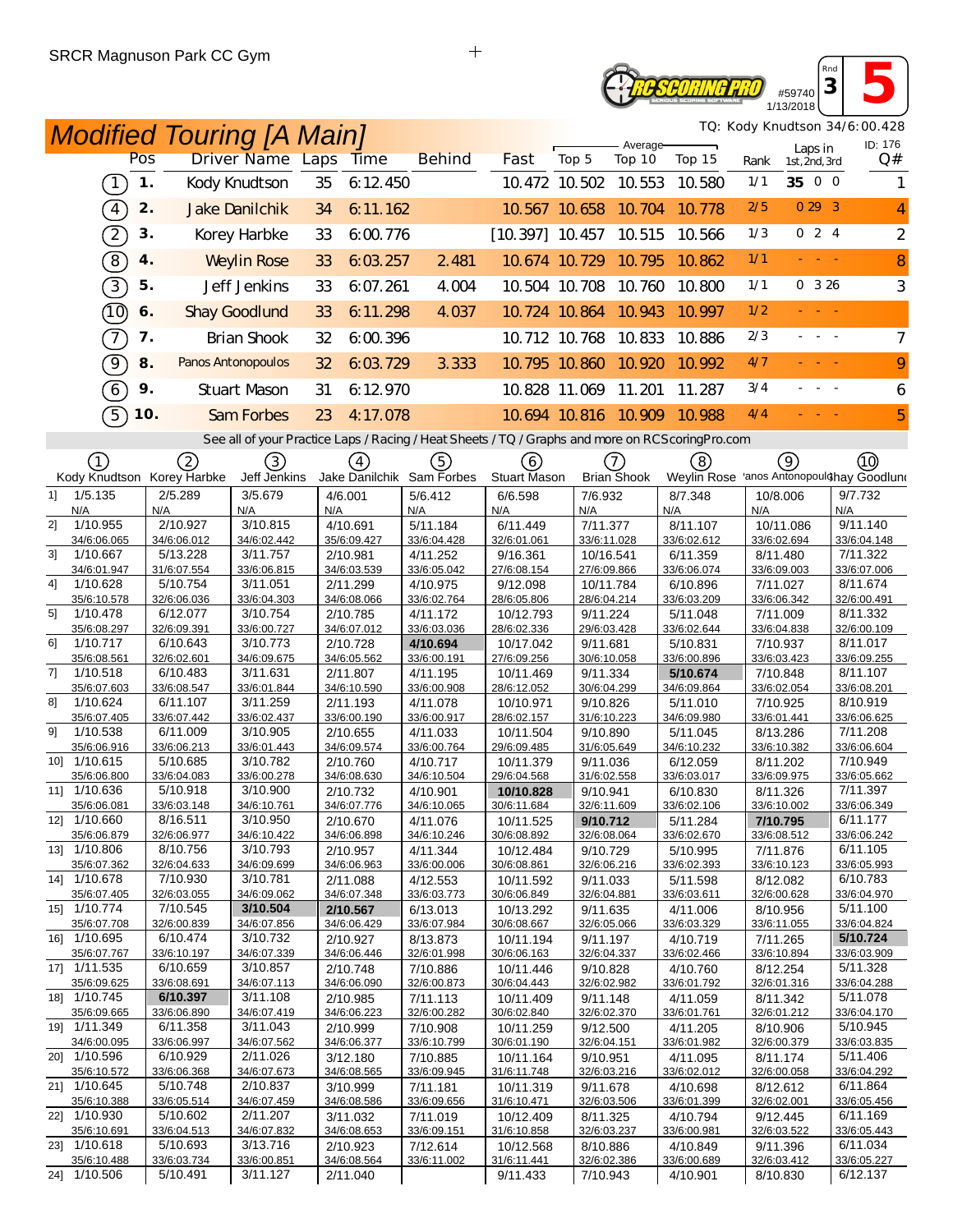|     |               | (2)          | (3)          | $\left(4\right)$ | 5)         | (6)                 | (7)                | (8)         | (9)                           | (10)        |
|-----|---------------|--------------|--------------|------------------|------------|---------------------|--------------------|-------------|-------------------------------|-------------|
|     | Kody Knudtson | Korey Harbke | Jeff Jenkins | Jake Danilchik   | Sam Forbes | <b>Stuart Mason</b> | <b>Brian Shook</b> | Weylin Rose | 'anos Antonopoulohay Goodluno |             |
|     | 35/6:10.139   | 33/6:02.744  | 33/6:00.894  | 34/6:08.640      |            | 31/6:10.500         | 32/6:01.677        | 33/6:00.491 | 32/6:02.557                   | 33/6:06.574 |
| 251 | 1/10.738      | 5/10.585     | 3/10.877     | 2/10.710         |            | 9/14.851            | 7/11.005           | 4/11.038    | 8/12.572                      | 6/11.038    |
|     | 35/6:10.146   | 33/6:01.970  | 33/6:00.587  | 34/6:08.257      |            | 30/6:01.657         | 32/6:01.117        | 33/6:00.497 | 32/6:04.033                   | 33/6:06.329 |
|     | 26] 1/10.567  | 4/10.624     | 3/10.837     | 2/10.847         |            | 9/11.190            | 7/11.800           | 5/11.760    | 8/12.582                      | 6/10.958    |
|     | 35/6:09.907   | 33/6:01.296  | 33/6:00.265  | 34/6:08.075      |            | 30/6:00.435         | 32/6:01.581        | 33/6:01.424 | 32/6:05.391                   | 33/6:06.014 |
|     | 27] 1/10.878  | 4/10.703     | 3/10.861     | 2/11.124         |            | 9/11.690            | 7/11.348           | 5/11.121    | 8/11.480                      | 6/12.461    |
|     | 35/6:10.105   | 33/6:00.773  | 34/6:11.066  | 34/6:08.276      |            | 31/6:12.046         | 32/6:01.462        | 33/6:01.492 | 32/6:05.333                   | 33/6:07.569 |
|     | 28] 1/11.104  | 4/12.887     | 3/11.717     | 2/10.991         |            | 9/11.300            | 7/11.090           | 5/12.246    | 8/11.566                      | 6/11.215    |
|     | 35/6:10.565   | 33/6:02.884  | 33/6:00.761  | 34/6:08.290      |            | 31/6:11.066         | 32/6:01.064        | 33/6:02.882 | 32/6:05.371                   | 33/6:07.054 |
|     | 29] 1/10.912  | 4/10.663     | 3/11.008     | 2/11.342         |            | 9/12.724            | 7/10.785           | 5/10.978    | 8/11.280                      | 6/11.777    |
|     | 34/6:00.020   | 33/6:02.295  | 33/6:00.663  | 34/6:08.716      |            | 31/6:11.678         | 32/6:00.363        | 33/6:02.733 | 32/6:05.097                   | 33/6:08.152 |
|     | 30] 1/10.643  | 3/11.364     | 5/16.166     | 2/10.998         |            | 9/11.630            | 7/10.946           | 4/11.668    | 8/11.184                      | 6/11.069    |
|     | 35/6:10.640   | 33/6:02.531  | 33/6:06.253  | 34/6:08.726      |            | 31/6:11.120         | 33/6:11.266        | 33/6:03.355 | 32/6:04.745                   | 33/6:07.928 |
|     | 31] 1/10.741  | 3/10.782     | 5/11.465     | 2/11.074         |            | 9/13.999            | 7/12.499           | 4/10.988    | 8/10.980                      | 6/12.272    |
|     | 35/6:10.629   | 33/6:02.122  | 33/6:06.469  | 34/6:08.812      |            | 30/6:00.757         | 32/6:01.022        | 33/6:03.211 | 32/6:04.200                   | 33/6:09.020 |
|     | 32] 1/10.472  | 3/10.514     | 5/12.008     | 2/11.104         |            |                     | 7/10.792           | 4/11.109    | 8/11.020                      | 6/12.346    |
|     | 35/6:10.322   | 33/6:01.460  | 33/6:07.228  | 34/6:08.936      |            |                     | 32/6:00.004        | 33/6:03.200 | 32/6:03.073                   | 33/6:10.104 |
| 33] | 1/10.622      | 3/10.441     | 5/11.335     | 2/12.433         |            |                     |                    | 4/11.179    |                               | 6/12.515    |
|     | 35/6:10.194   | 33/6:00.078  | 33/6:07.026  | 34/6:10.412      |            |                     |                    | 33/6:03.026 |                               | 33/6:11.003 |
|     | 341 1/10.989  |              |              | 2/11.792         |            |                     |                    |             |                               |             |
|     | 35/6:10.454   |              |              | 33/6:00.094      |            |                     |                    |             |                               |             |
| 35] | 1/12.736      |              |              |                  |            |                     |                    |             |                               |             |
|     | 34/6:01.646   |              |              |                  |            |                     |                    |             |                               |             |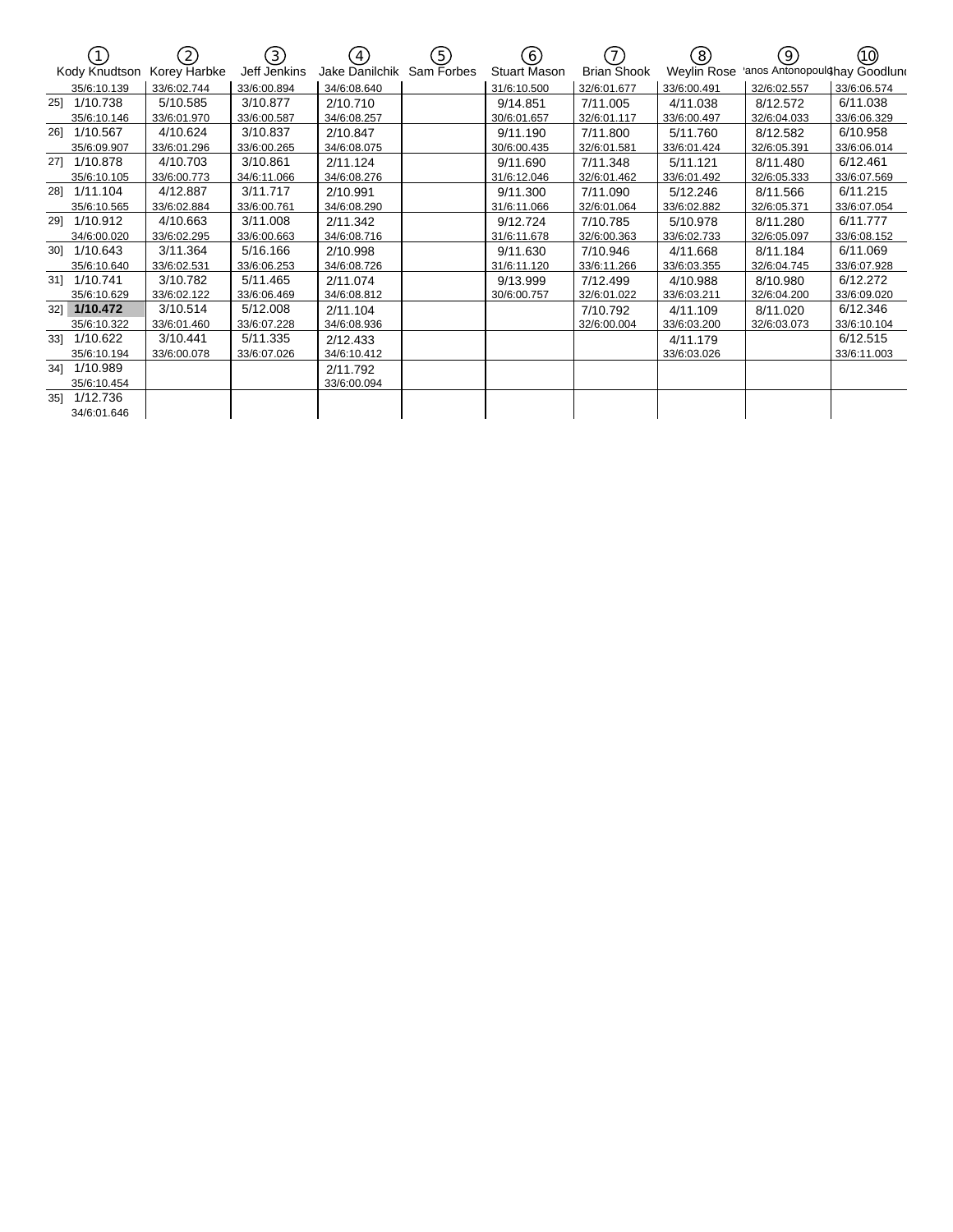# **Reseoring PRO** #59740

**<sup>3</sup> 6** 1/13/2018 *TQ: Mark Brown 29/6:00.783*

*Rnd*

|    |                             |     | <b>Formula 1 [A Main]</b> |                                                                                                   |         |                         |                         |                          |       |               |                    |                             |             |                         | TQ: Mark Brown 29/6:00.783 |
|----|-----------------------------|-----|---------------------------|---------------------------------------------------------------------------------------------------|---------|-------------------------|-------------------------|--------------------------|-------|---------------|--------------------|-----------------------------|-------------|-------------------------|----------------------------|
|    |                             | Pos |                           | Driver Name Laps                                                                                  |         | <b>Time</b>             | <b>Behind</b>           | Fast                     | Top 5 |               | Average-<br>Top 10 | Top 15                      |             | Laps in                 | ID: 177<br>Q#              |
|    |                             | 1.  |                           |                                                                                                   |         |                         |                         |                          |       |               |                    |                             | Rank<br>1/1 | 1st, 2nd, 3rd<br>30 0 0 |                            |
|    | $\lceil$                    |     |                           | Mark Brown                                                                                        | 30      | 6:08.752                |                         | $[11.979]$ 12 101 12 202 |       |               |                    | 12.275                      |             |                         | 1                          |
|    | $\boxed{2}$                 | 2.  |                           | Russ Dyer                                                                                         | 28      | 6:02.628                |                         | 12 575 12 785 12 883     |       |               |                    | 12.945                      | 1/6         | 0280                    | $\overline{2}$             |
|    | 5)                          | 3.  |                           | Scott Heywood                                                                                     | 25      | 6:05.565                |                         | 13.538 13.777 13.908     |       |               |                    | 14.055                      | 2/3         | 009                     | 5                          |
|    | 3)                          | 4.  |                           | Ernie Madhavan                                                                                    | 24      | 6:07.571                |                         | 13.347 13.833 14.200     |       |               |                    | 14.512                      | 4/4         | mar.                    | 3                          |
|    | $\widehat{4}$               | 5.  |                           | Dave Hawley                                                                                       | 21      | 4:56.698                |                         |                          |       |               |                    | 13.328 13.490 13.614 13.756 | 5/7         | 0 016                   | $\overline{4}$             |
|    |                             |     |                           |                                                                                                   |         |                         |                         |                          |       |               |                    |                             | 3/3         |                         |                            |
|    | $\widehat{6}$               | 6.  |                           | <b>Todd Tamayo</b>                                                                                | 13      | 3:48.433                |                         | 14.109 15.512 17.282     |       |               |                    |                             |             |                         | 6                          |
|    |                             |     |                           | See all of your Practice Laps / Racing / Heat Sheets / TQ / Graphs and more on RCS coring Pro.com |         |                         |                         |                          |       |               |                    |                             |             |                         |                            |
|    | ①<br>Mark Brown             |     | 2                         | ③<br>Russ Dyer Ernie Madhavan Dave Hawley Scott Heywood Todd Tamayo                               |         | (4)                     | ⑤                       | (6)                      |       | $^\copyright$ |                    | (8)                         |             | $\circledcirc$          | $^{\circledR}$             |
| 1] | 1/5.827                     |     | 2/6.778                   | 5/8.995                                                                                           | 3/8.336 |                         | 4/8.899                 | 6/9.912                  |       |               |                    |                             |             |                         |                            |
|    | N/A                         |     | N/A                       | N/A                                                                                               | N/A     |                         | N/A                     | N/A                      |       |               |                    |                             |             |                         |                            |
| 2] | 1/12.405<br>30/6:05.514     |     | 2/12.871<br>29/6:07.194   | 6/24.742<br>16/6:20.017                                                                           |         | 3/13.328<br>28/6:08.084 | 4/14.573<br>26/6:13.174 | 5/17.027<br>22/6:07.005  |       |               |                    |                             |             |                         |                            |
| 3] | 1/12.373                    |     | $\overline{2}/13.555$     | 6/14.607                                                                                          |         | 3/13.679                | 4/14.046                | 5/15.763                 |       |               |                    |                             |             |                         |                            |
|    | 30/6:05.180                 |     | 28/6:03.475               | 19/6:03.001                                                                                       |         | 28/6:12.089             | 26/6:06.661             | 23/6:10.058              |       |               |                    |                             |             |                         |                            |
| 41 | 1/12.538<br>30/6:06.519     |     | 2/12.768<br>29/6:12.057   | 6/14.069<br>21/6:05.095                                                                           |         | 3/14.758<br>27/6:10.290 | 4/13.888<br>26/6:03.157 | 5/15.460<br>23/6:03.730  |       |               |                    |                             |             |                         |                            |
| 5] | 1/12.762                    |     | 2/13.500                  | 5/15.758                                                                                          |         | 3/13.669                | 4/13.538                | 6/24.560                 |       |               |                    |                             |             |                         |                            |
|    | 30/6:08.928                 |     | 28/6:02.449               | 22/6:12.163                                                                                       |         | 27/6:08.657             | 27/6:13.165             | 21/6:13.952              |       |               |                    |                             |             |                         |                            |
| 61 | 1/13.625                    |     | 2/13.033                  | 5/14.622                                                                                          |         | 3/13.532                | 4/14.323                | 6/15.203                 |       |               |                    |                             |             |                         |                            |
| 71 | 29/6:02.563<br>1/12.455     |     | 28/6:01.676<br>2/13.073   | 22/6:00.934<br>5/14.960                                                                           |         | 27/6:06.948<br>3/14.342 | 26/6:00.754<br>4/15.521 | 21/6:01.944<br>6/19.728  |       |               |                    |                             |             |                         |                            |
|    | 29/6:01.207                 |     | 28/6:01.387               | 23/6:11.096                                                                                       |         | 27/6:09.032             | 26/6:06.778             | 21/6:09.038              |       |               |                    |                             |             |                         |                            |
| 8] | 1/12.489                    |     | 2/12.980                  | 5/13.347                                                                                          |         | 3/13.755                | 4/14.794                | 6/14.109                 |       |               |                    |                             |             |                         |                            |
| 91 | 29/6:00.399<br>1/12.455     |     | 28/6:00.794<br>2/14.040   | 23/6:01.325<br>5/17.044                                                                           |         | 27/6:08.859<br>3/14.380 | 26/6:08.474<br>4/13.976 | 22/6:15.456<br>6/18.474  |       |               |                    |                             |             |                         |                            |
|    | 30/6:12.325                 |     | 28/6:03.927               | 23/6:04.143                                                                                       |         | 27/6:10.529             | 26/6:07.214             | 21/6:00.732              |       |               |                    |                             |             |                         |                            |
|    | 10] 1/12.431                |     | 2/13.479                  | 5/15.834                                                                                          |         | 3/13.667                | 4/14.054                | 6/17.368                 |       |               |                    |                             |             |                         |                            |
|    | 30/6:11.655<br>11] 1/12.727 |     | 28/6:04.684<br>2/13.541   | 23/6:03.402<br>5/14.277                                                                           |         | 27/6:09.776<br>3/15.094 | 26/6:06.429<br>4/14.112 | 21/6:00.329<br>6/19.793  |       |               |                    |                             |             |                         |                            |
|    | 30/6:11.989                 |     | 28/6:05.451               | 24/6:15.281                                                                                       |         | 27/6:12.866             | 26/6:05.951             | 21/6:04.888              |       |               |                    |                             |             |                         |                            |
|    | 12] 1/11.979                |     | 2/13.044                  | 5/15.382                                                                                          |         | 3/13.847                | 4/13.838                | 6/21.136                 |       |               |                    |                             |             |                         |                            |
|    | 30/6:10.285<br>13] 1/12.304 |     | 28/6:04.852<br>2/13.193   | 24/6:14.161<br>5/17.406                                                                           |         | 27/6:12.463             | 26/6:04.946             | 21/6:11.035<br>6/19.900  |       |               |                    |                             |             |                         |                            |
|    | 30/6:09.639                 |     | 28/6:04.712               | 23/6:01.077                                                                                       |         | 3/13.553<br>27/6:11.478 | 4/14.847<br>26/6:06.213 | 21/6:14.108              |       |               |                    |                             |             |                         |                            |
|    | 14] 1/12.439                |     | 2/13.498                  | 5/15.448                                                                                          |         | 3/13.788                | 4/15.409                |                          |       |               |                    |                             |             |                         |                            |
|    | 30/6:09.404                 |     | 28/6:05.196               | 23/6:00.140                                                                                       |         | 27/6:11.124             | 26/6:08.362             |                          |       |               |                    |                             |             |                         |                            |
|    | 15] 1/12.314<br>30/6:08.933 |     | 2/13.283<br>28/6:05.226   | 5/13.945<br>24/6:12.797                                                                           |         | 3/14.015<br>27/6:11.229 | 4/14.607<br>26/6:08.757 |                          |       |               |                    |                             |             |                         |                            |
|    | 16] 1/12.507                |     | 2/12.866                  | 5/15.257                                                                                          |         | 3/13.838                | 4/14.002                |                          |       |               |                    |                             |             |                         |                            |
|    | 30/6:08.912                 |     | 28/6:04.477               | 24/6:11.927                                                                                       |         | 27/6:11.025             | 26/6:08.117             |                          |       |               |                    |                             |             |                         |                            |
|    | 17] 1/12.609<br>30/6:09.075 |     | 2/13.453<br>28/6:04.835   | 5/14.811<br>24/6:10.533                                                                           |         | 4/23.330<br>26/6:11.732 | 3/14.270<br>26/6:07.963 |                          |       |               |                    |                             |             |                         |                            |
|    | 18] 1/12.044                |     | 2/13.470                  | 5/14.101                                                                                          |         | 4/14.449                | 3/13.795                |                          |       |               |                    |                             |             |                         |                            |
|    | 30/6:08.246                 |     | 28/6:05.166               | 24/6:08.356                                                                                       |         | 26/6:11.606             | 26/6:07.121             |                          |       |               |                    |                             |             |                         |                            |
|    | 19] 1/13.568<br>30/6:09.975 |     | 2/12.847<br>28/6:04.516   | 5/15.348<br>24/6:07.993                                                                           |         | 4/13.800<br>26/6:10.591 | 3/14.215<br>26/6:06.969 |                          |       |               |                    |                             |             |                         |                            |
|    | 20] 1/12.762                |     | 2/13.031                  | 5/13.706                                                                                          |         | 4/14.164                | 3/13.830                |                          |       |               |                    |                             |             |                         |                            |
|    | 30/6:10.285                 |     | 28/6:04.204               | 24/6:05.694                                                                                       |         | 26/6:10.157             | 26/6:06.321             |                          |       |               |                    |                             |             |                         |                            |
|    | 21] 1/12.548<br>30/6:10.259 |     | 2/13.128<br>28/6:04.058   | 5/15.149<br>24/6:05.282                                                                           |         | 4/13.374<br>26/6:08.791 | 3/14.626<br>26/6:06.725 |                          |       |               |                    |                             |             |                         |                            |
|    | 22] 1/12.951                |     | 2/12.575                  | 4/14.976                                                                                          |         |                         | 3/21.665                |                          |       |               |                    |                             |             |                         |                            |
|    | 30/6:10.789                 |     | 28/6:03.219               | 24/6:04.711                                                                                       |         |                         | 25/6:00.820             |                          |       |               |                    |                             |             |                         |                            |
|    | 23] 1/12.174<br>30/6:10.255 |     | 2/13.063<br>28/6:03.045   | 4/19.270<br>24/6:08.688                                                                           |         |                         | 3/14.378<br>25/6:00.511 |                          |       |               |                    |                             |             |                         |                            |
|    | 24] 1/12.214                |     | 2/13.109                  | 4/14.517                                                                                          |         |                         | 3/19.659                |                          |       |               |                    |                             |             |                         |                            |
|    | 30/6:09.806                 |     | 28/6:02.945               | 24/6:07.057                                                                                       |         |                         | 25/6:05.727             |                          |       |               |                    |                             |             |                         |                            |
|    | 25] 1/12.179<br>30/6:09.357 |     | 2/13.525<br>28/6:03.315   |                                                                                                   |         |                         | 3/14.700<br>25/6:05.056 |                          |       |               |                    |                             |             |                         |                            |
|    | 26] 1/12.326                |     | 2/12.946                  |                                                                                                   |         |                         |                         |                          |       |               |                    |                             |             |                         |                            |
|    | 30/6:09.107                 |     | 28/6:03.039               |                                                                                                   |         |                         |                         |                          |       |               |                    |                             |             |                         |                            |
|    | 27] 1/12.767<br>30/6:09.378 |     | 2/13.064<br>28/6:02.899   |                                                                                                   |         |                         |                         |                          |       |               |                    |                             |             |                         |                            |
|    |                             |     |                           |                                                                                                   |         |                         |                         |                          |       |               |                    |                             |             |                         |                            |

 $\qquad \qquad +$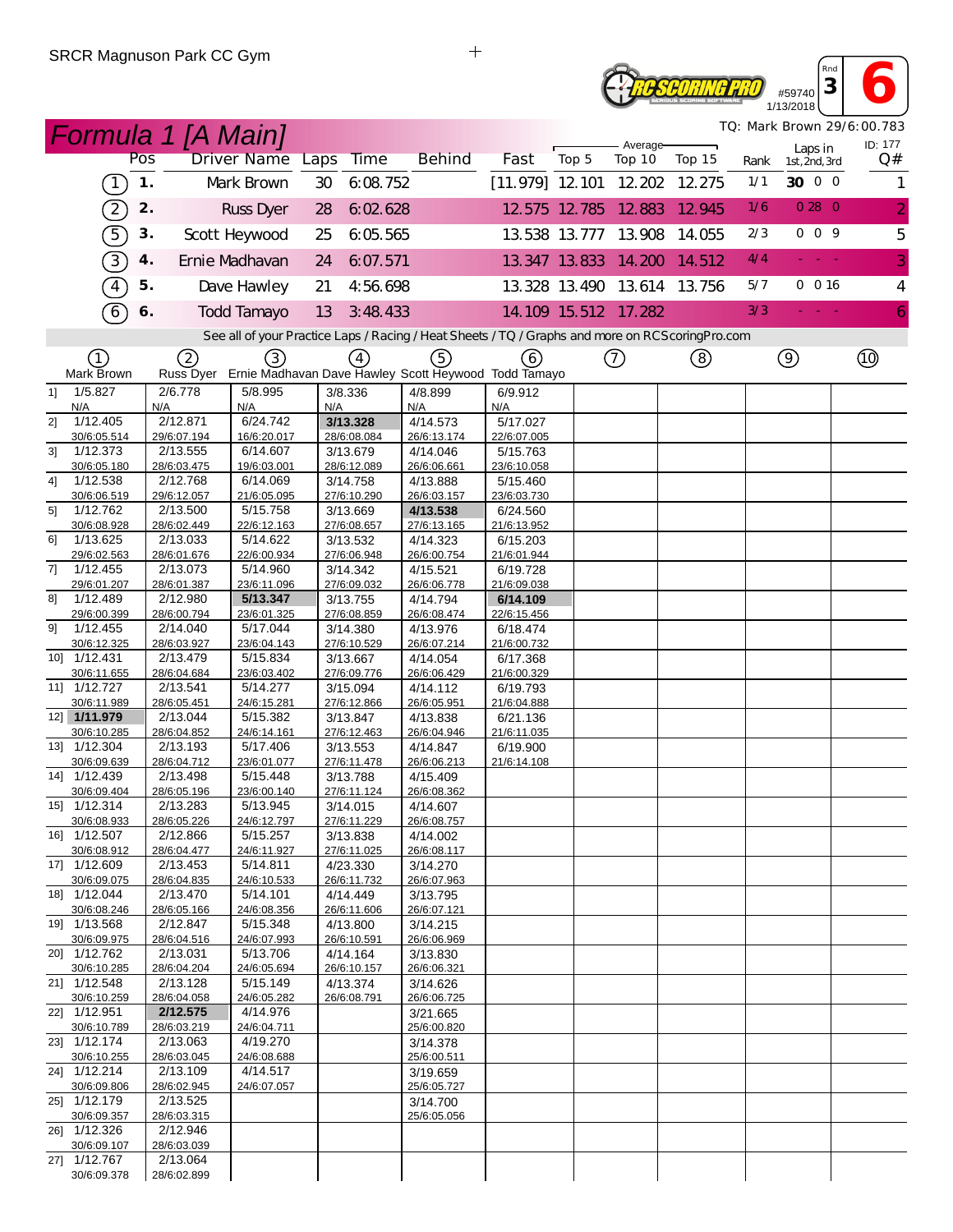| Mark Brown   |             |                                                                | 4 | b. | O | $\left[8\right]$ | 9. | (10) |  |
|--------------|-------------|----------------------------------------------------------------|---|----|---|------------------|----|------|--|
|              |             | Russ Dyer Ernie Madhavan Dave Hawley Scott Heywood Todd Tamayo |   |    |   |                  |    |      |  |
| 28] 1/12.133 | 2/12.915    |                                                                |   |    |   |                  |    |      |  |
| 30/6:08.942  | 28/6:02.063 |                                                                |   |    |   |                  |    |      |  |
| 29] 1/12.361 |             |                                                                |   |    |   |                  |    |      |  |
| 30/6:08.785  |             |                                                                |   |    |   |                  |    |      |  |
| 30] 1/12.486 |             |                                                                |   |    |   |                  |    |      |  |
| 30/6:08.075  |             |                                                                |   |    |   |                  |    |      |  |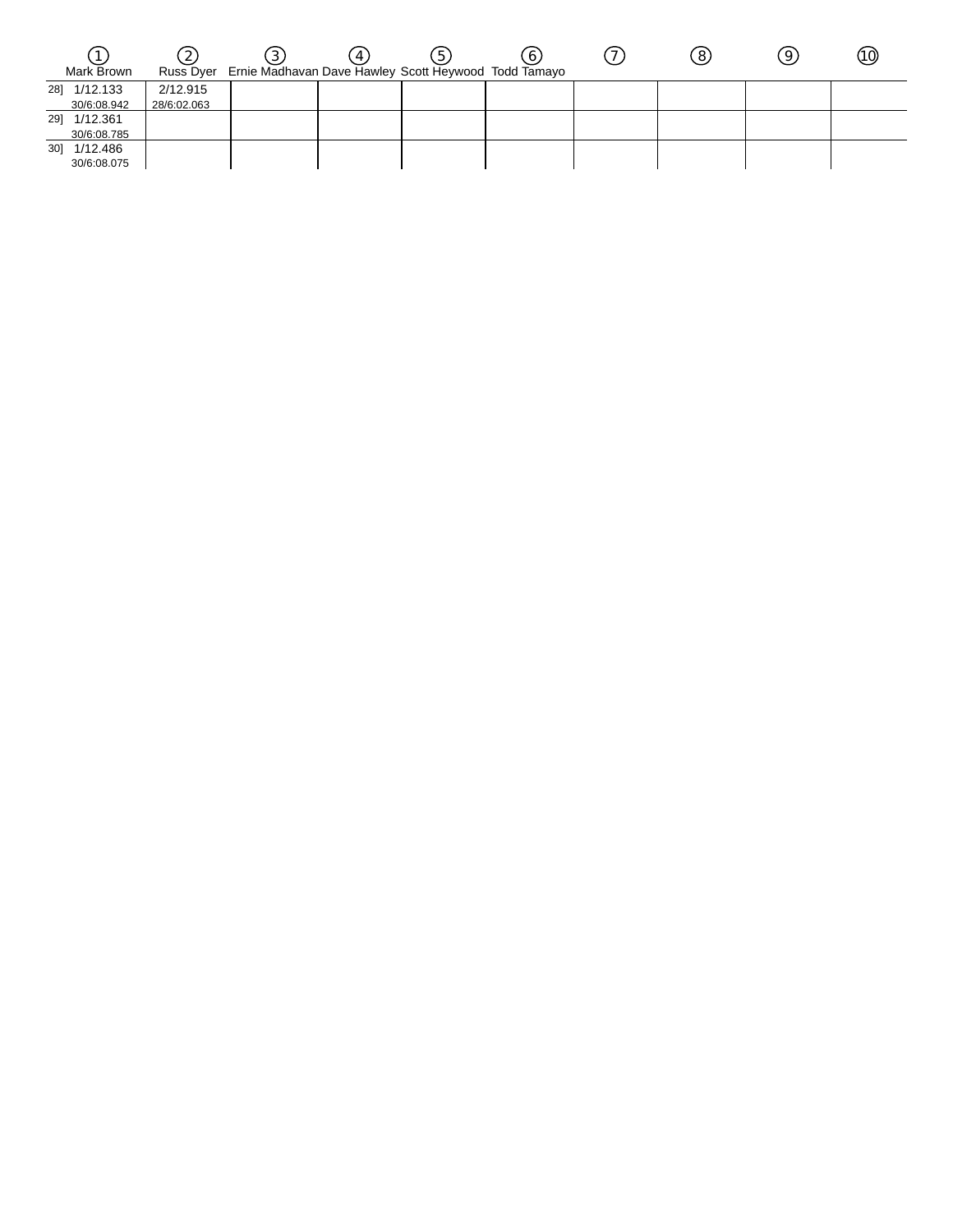## **TE SCORING PRO** #59740 1/13/2018

*Rnd* **3 7** 

| <b>Stock Touring [A Main]</b>                                                                                                      |     |                         |                                                                                                   |     |                         |     |                         |                               |       |                         |                    |                             |                         |                          | TQ: Travis Schreven 33/6:09.751 |
|------------------------------------------------------------------------------------------------------------------------------------|-----|-------------------------|---------------------------------------------------------------------------------------------------|-----|-------------------------|-----|-------------------------|-------------------------------|-------|-------------------------|--------------------|-----------------------------|-------------------------|--------------------------|---------------------------------|
|                                                                                                                                    | Pos |                         | <b>Driver Name Laps</b>                                                                           |     | <b>Time</b>             |     | <b>Behind</b>           | Fast                          | Top 5 |                         | Average-<br>Top 10 | Top 15                      | Rank                    | Laps in<br>1st, 2nd, 3rd | ID: 178<br>Q#                   |
| $\boxed{1}$                                                                                                                        | 1.  |                         | Travis Schreven                                                                                   | 32  | 6:04.743                |     |                         | [10.991] 11.071 11.136 11.194 |       |                         |                    |                             | 1/1                     | 32 0 0                   | 1                               |
| $\sqrt{4}$                                                                                                                         | 2.  |                         | Kelsey Myoshi                                                                                     | 30  | 6:09.741                |     |                         | 11.783 11.889 11.971          |       |                         |                    | 12.067                      | 1/3                     | 0 20 10                  | $\overline{4}$                  |
| $\boxed{3}$                                                                                                                        | 3.  |                         | <b>Brandon Dyche</b>                                                                              | 30  | 6:12.231                |     | 2.490                   | 11.618 11.771                 |       |                         | 11.858             | 11.942                      | 1/4                     | 0 012                    | 3                               |
| $6\overline{6}$                                                                                                                    | 4.  |                         | <b>Andrew Kaltsounis</b>                                                                          | 28  | 6:10.901                |     |                         |                               |       |                         |                    | 12.122 12.288 12.382 12.451 | 3/3                     |                          | 6                               |
| $\boxed{2}$                                                                                                                        | 5.  |                         | Mke Malkinson                                                                                     | 25  | 5:08.431                |     |                         | 11.292 11.448 11.596          |       |                         |                    | 11.715                      | 2/2                     | 0 10 8                   | $\overline{2}$                  |
| $\boxed{8}$                                                                                                                        | 6.  |                         | Robert McIntyre                                                                                   | 25  | 6:06.479                |     | 58.048                  | 12 539 12 721                 |       |                         | 13.026             | 13.365                      | 1/1                     | بالباب                   | 8                               |
| $\mathcal{T}$                                                                                                                      | 7.  |                         | <b>Jack Browers</b>                                                                               | 22  | 5:25.873                |     |                         | 12.362 12.576 13.258          |       |                         |                    | 13.839                      | 3/3                     |                          | $\overline{7}$                  |
| ୕ଡ଼                                                                                                                                | 8.  |                         | Craig Bauman                                                                                      | 22  | 6:10.299                |     | 44.426                  | 12.917 13.161 13.381          |       |                         |                    | 13.731                      | 1/1                     |                          | 9                               |
| 5                                                                                                                                  | 9.  |                         | John Glasgow                                                                                      | 8   | 1:51.732                |     |                         | 12 522 13 482                 |       |                         |                    |                             | 6/6                     |                          | 5                               |
|                                                                                                                                    |     |                         | See all of your Practice Laps / Racing / Heat Sheets / TQ / Graphs and more on RCS coring Pro.com |     |                         |     |                         |                               |       |                         |                    |                             |                         |                          |                                 |
| (1)                                                                                                                                |     | 2                       | ③                                                                                                 |     | $\left(4\right)$        |     | 5                       | 6                             |       | (7)                     |                    | (8)                         |                         | (ඉ)                      | ⑩                               |
| Travis Schreven Mike MalkinsonBrandon DycheKelsey Miyoshi John Glasgow Andrew Kaltsounis Jack Browers Robert McIntyre Craig Bauman |     |                         |                                                                                                   |     |                         |     |                         |                               |       |                         |                    |                             |                         |                          |                                 |
| 1/5.292<br>11                                                                                                                      |     | 2/6.128                 | 4/7.126                                                                                           |     | 3/6.810                 |     | 5/7.554                 | 6/7.762                       |       | 9/9.992                 |                    | 7/8.212                     | 8/9.293                 |                          |                                 |
| N/A<br>2]<br>1/11.129                                                                                                              | N/A | 2/11.612                | N/A<br>4/12.250                                                                                   | N/A | 3/11.783                | N/A | 6/14.024                | N/A<br>5/13.227               | N/A   | 7/13.941                |                    | N/A<br>9/16.448             | N/A<br>8/15.001         |                          |                                 |
| 33/6:01.388                                                                                                                        |     | 32/6:06.001             | 30/6:02.492                                                                                       |     | 31/6:00.021             |     | 27/6:12.023             | 28/6:04.918                   |       | 27/6:12.038             |                    | 23/6:10.068                 | 25/6:09.221             |                          |                                 |
| 3 <sup>1</sup><br>1/11.051                                                                                                         |     | 2/11.292                | 4/12.948                                                                                          |     | 3/11.932                |     | 6/13.358                | 5/12.122                      |       | 7/12.767                |                    | 9/13.758                    | 8/13.506                |                          |                                 |
| 33/6:00.014<br>4]<br>1/11.196                                                                                                      |     | 32/6:01.109<br>2/11.555 | 30/6:12.439<br>4/11.904                                                                           |     | 31/6:02.046             |     | 27/6:03.572             | 29/6:02.634                   |       | 28/6:10.055             |                    | 25/6:10.708                 | 26/6:05.630             |                          |                                 |
| 33/6:01.324                                                                                                                        |     | 32/6:02.235             | 30/6:05.798                                                                                       |     | 3/12.171<br>31/6:05.071 |     | 6/12.522<br>28/6:06.708 | 5/12.431<br>29/6:00.356       |       | 7/12.362<br>28/6:01.604 |                    | 9/13.417<br>26/6:11.778     | 8/13.655<br>26/6:00.601 |                          |                                 |
| 5]<br>1/11.462                                                                                                                     |     | 2/11.405                | 4/11.773                                                                                          |     | 3/11.937                |     | 6/12.959                | 5/12.727                      |       | 7/12.907                |                    | 8/14.073                    | 9/15.856                |                          |                                 |
| 33/6:03.996                                                                                                                        |     | 32/6:01.558             | 30/6:01.462                                                                                       |     | 31/6:05.046             |     | 28/6:04.399             | 29/6:01.318                   |       | 28/6:00.843             |                    | 26/6:08.824                 | 26/6:11.899             |                          |                                 |
| 1/11.243<br>61<br>33/6:04.191                                                                                                      |     | 4/16.254<br>30/6:06.435 | 3/11.990<br>30/6:00.137                                                                           |     | 2/12.344<br>31/6:07.083 |     | 7/14.549<br>28/6:11.600 | 5/12.232                      |       | 6/12.742<br>29/6:12.412 |                    | 8/14.450<br>26/6:08.952     | 9/14.127                |                          |                                 |
| 71<br>1/11.266                                                                                                                     |     | 4/12.218                | 3/12.053                                                                                          |     | 2/12.286                |     | 7/15.879                | 30/6:11.642<br>5/12.418       |       | 6/15.287                |                    | 9/16.703                    | 26/6:10.028<br>8/13.768 |                          |                                 |
| 33/6:04.481                                                                                                                        |     | 30/6:05.399             | 31/6:11.696                                                                                       |     | 31/6:09.006             |     | 27/6:08.503             | 30/6:11.025                   |       | 28/6:10.028             |                    | 25/6:03.604                 | 26/6:07.280             |                          |                                 |
| 81<br>1/10.991                                                                                                                     |     | 4/14.675                | 3/12.524                                                                                          |     | 2/12.026                |     | 9/20.887                | 5/12.620                      |       | 6/12.396                |                    | 8/13.137                    | 7/14.086                |                          |                                 |
| 33/6:03.408                                                                                                                        |     | 29/6:02.176             | 30/6:01.108                                                                                       |     | 31/6:08.867             |     | 25/6:04.728             | 30/6:11.413                   |       | 28/6:06.384             |                    | 26/6:12.454                 | 26/6:06.425             |                          |                                 |
| 1/12.033<br>91<br>33/6:06.764                                                                                                      |     | 4/11.437<br>30/6:10.266 | 3/11.933<br>30/6:00.106                                                                           |     | 2/12.255<br>31/6:09.547 |     |                         | 5/13.518<br>29/6:02.305       |       | 6/12.613<br>28/6:04.427 |                    | 8/12.624<br>26/6:06.362     | 7/13.217<br>26/6:03.096 |                          |                                 |
| 10] 1/11.561                                                                                                                       |     | 4/11.965                | 3/11.618                                                                                          |     | 2/12.074                |     |                         | 5/12.427                      |       | 6/13.832                |                    | 7/21.482                    | 8/22.091                |                          |                                 |
| 33/6:07.702                                                                                                                        |     | 30/6:08.344             | 31/6:10.439                                                                                       |     | 31/6:09.051             |     |                         | 29/6:01.551                   |       | 28/6:06.536             |                    | 25/6:11.113                 | 25/6:10.111             |                          |                                 |
| 11] 1/11.092                                                                                                                       |     | 4/11.824                | 3/11.891                                                                                          |     | 2/11.863                |     |                         | 5/21.689                      |       | 6/23.890                |                    | 8/17.190                    | 7/15.256                |                          |                                 |
| 33/6:06.981<br>12] 1/11.092                                                                                                        |     | 30/6:06.429<br>3/12.320 | 31/6:09.778<br>4/17.532                                                                           |     | 31/6:08.082<br>2/13.512 |     |                         | 28/6:13.363<br>5/12.497       |       | 26/6:06.837<br>6/19.036 |                    | 24/6:00.751<br>8/12.956     | 25/6:10.653<br>7/13.582 |                          |                                 |
| 33/6:06.362                                                                                                                        |     | 30/6:06.155             | 30/6:12.035                                                                                       |     | 30/6:00.557             |     |                         | 28/6:10.808                   |       | 25/6:02.940             |                    | 25/6:10.913                 | 25/6:07.431             |                          |                                 |
| 13] 1/12.795                                                                                                                       |     | 3/11.749                | 4/13.382                                                                                          |     | 2/12.311                |     |                         | 5/12.509                      |       | 7/15.098                |                    | 8/18.374                    | 6/12.917                |                          |                                 |
| 33/6:10.038                                                                                                                        |     | 30/6:04.524             | 29/6:01.312                                                                                       |     | 30/6:00.827             |     |                         | 28/6:08.702                   |       | 25/6:03.728             |                    | 24/6:02.044                 | 25/6:03.407             |                          |                                 |
| 14] 1/11.456<br>33/6:10.505                                                                                                        |     | 3/11.920<br>30/6:03.546 | 4/12.007<br>30/6:12.534                                                                           |     | 2/11.967<br>30/6:00.297 |     |                         | 5/13.094<br>28/6:08.124       |       | 7/14.491<br>25/6:03.268 |                    | 8/12.546<br>25/6:12.196     | 6/13.496<br>25/6:01.090 |                          |                                 |
| 15] 1/12.129                                                                                                                       |     | 3/11.837                | 4/11.712                                                                                          |     | 2/12.439                |     |                         | 5/12.576                      |       | 7/14.620                |                    | 8/18.007                    | 6/13.480                |                          |                                 |
| 32/6:00.680                                                                                                                        |     | 30/6:02.542             | 30/6:10.690                                                                                       |     | 30/6:00.817             |     |                         | 28/6:06.646                   |       | 25/6:03.097             |                    | 24/6:01.702                 | 26/6:13.644             |                          |                                 |
| 16] 1/11.380                                                                                                                       |     | 3/13.486                | 4/11.862                                                                                          |     | 2/13.156                |     |                         | 5/12.243                      |       | 7/14.529                |                    | 8/12.539                    | 6/13.025                |                          |                                 |
| 32/6:00.506<br>17] 1/11.189                                                                                                        |     | 30/6:04.861<br>3/11.551 | 30/6:09.382<br>4/11.976                                                                           |     | 30/6:02.659<br>2/12.060 |     |                         | 28/6:04.752                   |       | 25/6:02.804             |                    | 25/6:12.544                 | 26/6:11.071             |                          |                                 |
| 33/6:11.428                                                                                                                        |     | 30/6:03.375             | 30/6:08.455                                                                                       |     | 30/6:02.277             |     |                         | 5/12.448<br>28/6:03.449       |       | 7/16.044<br>25/6:04.829 |                    | 8/12.942<br>25/6:09.184     | 6/13.168<br>26/6:09.022 |                          |                                 |
| 18  1/11.922                                                                                                                       |     | 3/12.338                | 4/12.916                                                                                          |     | 2/12.464                |     |                         | 5/12.514                      |       | 7/17.478                |                    | 8/19.529                    | 6/15.995                |                          |                                 |
| 32/6:00.858                                                                                                                        |     | 30/6:03.411             | 30/6:09.240                                                                                       |     | 30/6:02.622             |     |                         | 28/6:02.395                   |       | 25/6:08.633             |                    | 24/6:00.217                 | 26/6:11.391             |                          |                                 |
| 19] 1/11.367                                                                                                                       |     | 3/11.915                | 4/12.127                                                                                          |     | 2/11.934                |     |                         | 5/13.431                      |       | 7/15.482                |                    | 8/15.600                    | 6/14.614                |                          |                                 |
| 32/6:00.686<br>20] 1/11.197                                                                                                        |     | 30/6:02.750<br>2/13.037 | 30/6:08.649<br>4/12.622                                                                           |     | 30/6:02.076<br>3/14.199 |     |                         | 28/6:02.854<br>5/18.937       |       | 25/6:09.349<br>7/15.053 |                    | 24/6:00.595<br>8/13.852     | 26/6:11.566<br>6/16.022 |                          |                                 |
| 32/6:00.238                                                                                                                        |     | 30/6:03.884             | 30/6:08.899                                                                                       |     | 30/6:05.051             |     |                         | 28/6:11.065                   |       | 25/6:09.446             |                    | 25/6:14.057                 | 26/6:13.578             |                          |                                 |
| 21] 1/11.184                                                                                                                       |     | 2/13.035                | 4/12.990                                                                                          |     | 3/12.686                |     |                         | 5/13.238                      |       | 6/16.361                |                    | 7/13.544                    | 8/69.821                |                          |                                 |
| 33/6:11.272<br>22] 1/11.499                                                                                                        |     | 30/6:04.889<br>2/11.841 | 30/6:09.646<br>4/12.382                                                                           |     | 30/6:05.054<br>3/12.142 |     |                         | 28/6:10.774<br>5/13.601       |       | 25/6:11.105<br>7/14.952 |                    | 25/6:12.013<br>6/13.341     | 22/6:13.314<br>8/14.323 |                          |                                 |
| 33/6:11.368                                                                                                                        |     | 30/6:04.156             | 30/6:09.479                                                                                       |     | 30/6:05.222             |     |                         | 28/6:10.973                   |       | 25/6:10.995             |                    | 25/6:09.935                 | 22/6:10.003             |                          |                                 |
| 23] 1/14.253                                                                                                                       |     | 2/11.700                | 4/12.890                                                                                          |     | 3/12.528                |     |                         | 5/13.214                      |       |                         |                    | 6/14.128                    |                         |                          |                                 |
| 32/6:03.888<br>24] 1/11.357                                                                                                        |     | 30/6:03.305<br>2/12.128 | 30/6:10.000<br>4/12.755                                                                           |     | 30/6:05.447<br>3/13.530 |     |                         | 28/6:10.688<br>5/12.515       |       |                         |                    | 25/6:08.908<br>6/13.214     |                         |                          |                                 |
| 32/6:03.608                                                                                                                        |     | 30/6:03.070             | 30/6:10.299                                                                                       |     | 30/6:06.914             |     |                         | 28/6:09.594                   |       |                         |                    | 25/6:07.020                 |                         |                          |                                 |
| 25] 1/11.946                                                                                                                       |     | 4/19.209                | 3/12.678                                                                                          |     | 2/13.000                |     |                         | 5/13.096                      |       |                         |                    | 6/14.413                    |                         |                          |                                 |

 $\ddot{+}$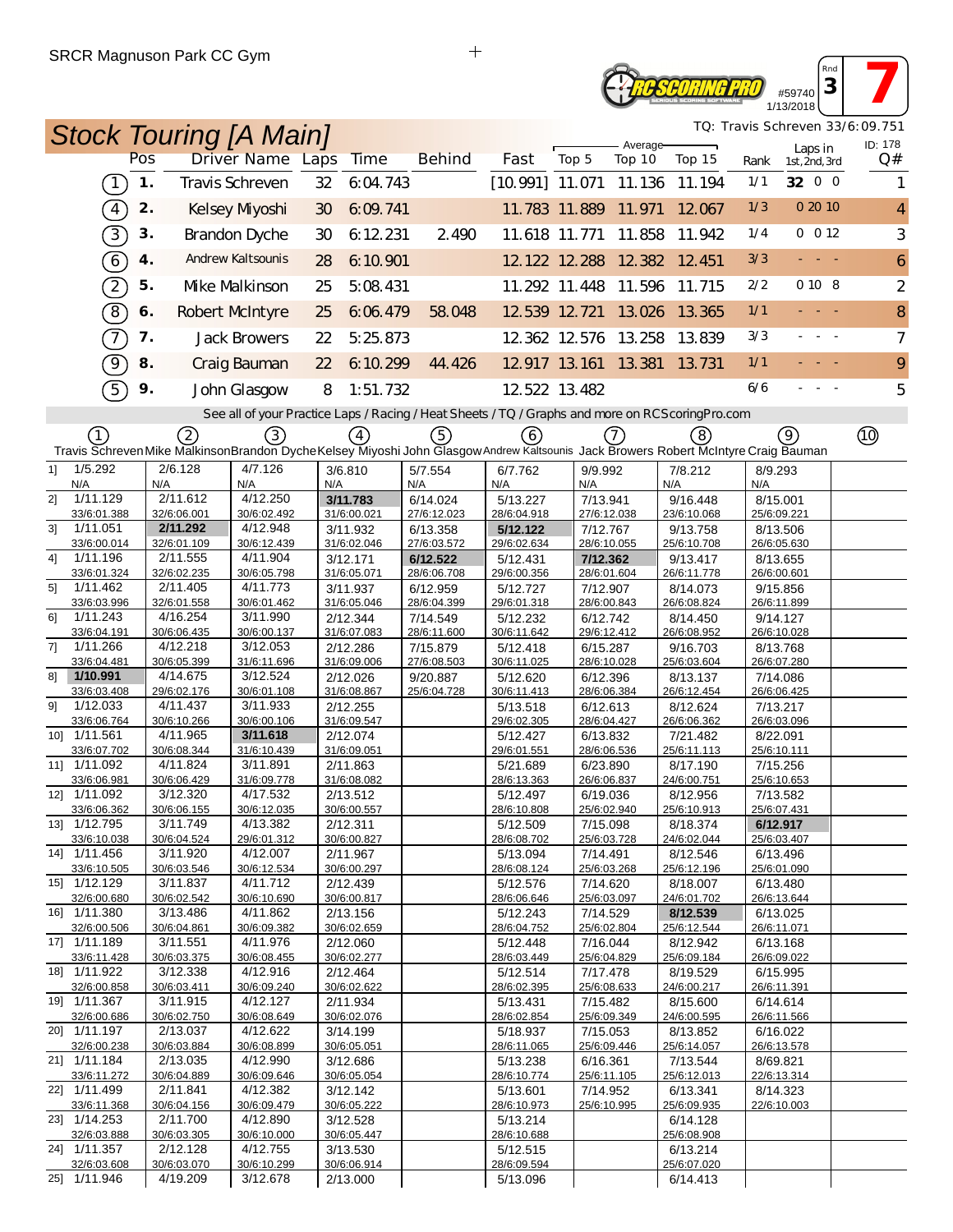|     |              |             | 3)          |             | (5) | (6)         | 8           | 9<br>Travis Schreven Mike MalkinsonBrandon DycheKelsey Miyoshi John Glasgow Andrew Kaltsounis Jack Browers Robert McIntyre Craig Bauman | (10) |
|-----|--------------|-------------|-------------|-------------|-----|-------------|-------------|-----------------------------------------------------------------------------------------------------------------------------------------|------|
|     | 32/6:04.101  | 30/6:11.409 | 30/6:10.488 | 30/6:07.618 |     | 28/6:09.256 | 25/6:06.048 |                                                                                                                                         |      |
|     | 26] 1/11.614 |             | 3/12.612    | 2/12.384    |     | 4/13.222    |             |                                                                                                                                         |      |
|     | 32/6:04.157  |             | 30/6:10.581 | 30/6:07.546 |     | 28/6:09.073 |             |                                                                                                                                         |      |
|     | 27] 1/12.709 |             | 3/15.461    | 2/13.457    |     | 4/12.495    |             |                                                                                                                                         |      |
|     | 32/6:05.497  |             | 29/6:01.201 | 30/6:08.685 |     | 28/6:08.147 |             |                                                                                                                                         |      |
|     | 281 1/11.301 |             | 3/12.114    | 2/12.579    |     | 4/16.098    |             |                                                                                                                                         |      |
|     | 32/6:05.142  |             | 29/6:00.656 | 30/6:08.794 |     | 28/6:10.009 |             |                                                                                                                                         |      |
|     | 29] 1/11.510 |             | 3/11.925    | 2/12.275    |     |             |             |                                                                                                                                         |      |
|     | 32/6:05.033  |             | 30/6:12.550 | 30/6:08.574 |     |             |             |                                                                                                                                         |      |
|     | 30] 1/11.455 |             | 3/12.278    | 2/13.637    |     |             |             |                                                                                                                                         |      |
|     | 32/6:04.868  |             | 30/6:12.023 | 30/6:09.074 |     |             |             |                                                                                                                                         |      |
|     | 31] 1/11.265 |             |             |             |     |             |             |                                                                                                                                         |      |
|     | 32/6:04.528  |             |             |             |     |             |             |                                                                                                                                         |      |
| 321 | 1/11.807     |             |             |             |     |             |             |                                                                                                                                         |      |
|     | 32/6:04.074  |             |             |             |     |             |             |                                                                                                                                         |      |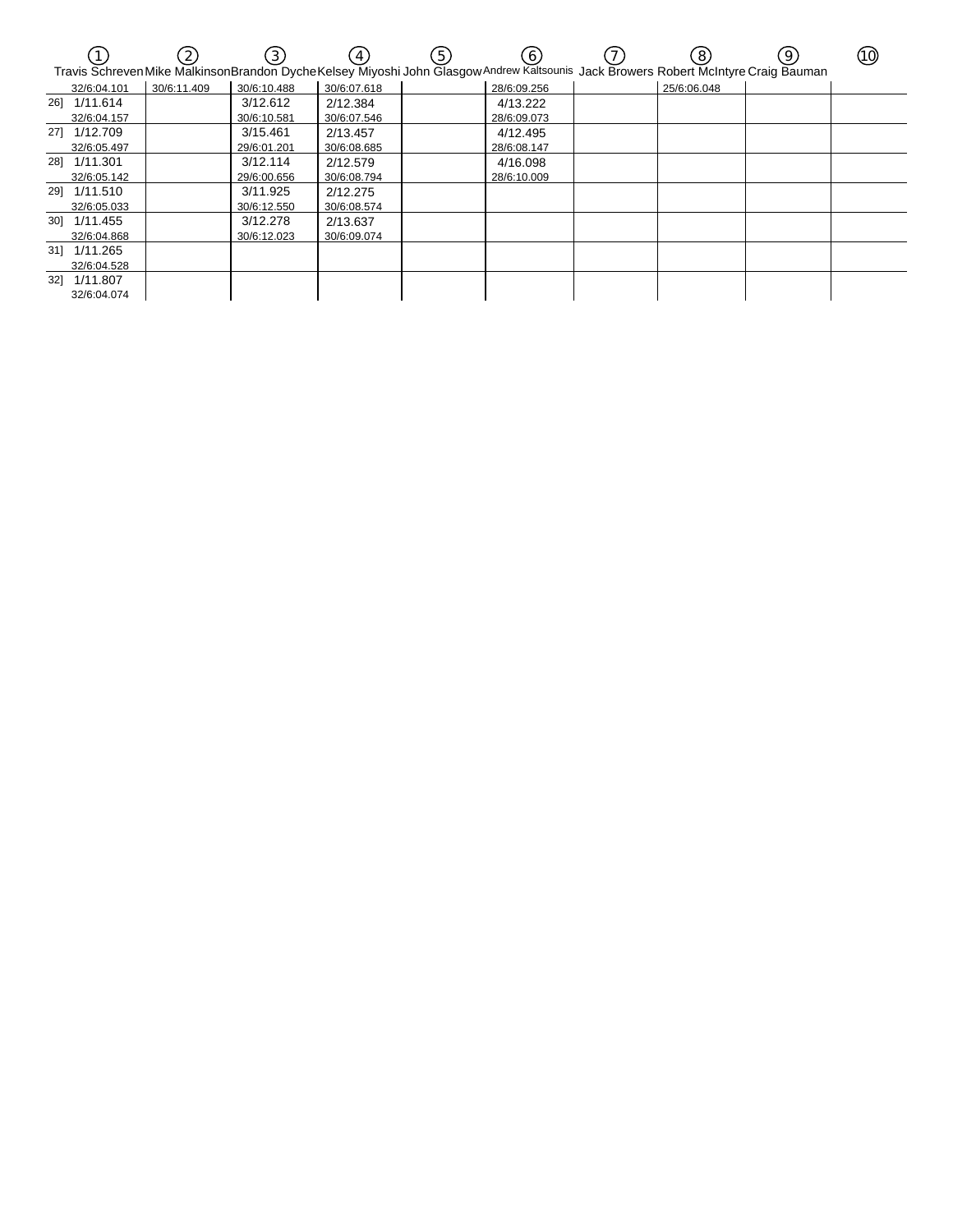# #59740<br>#59740<br>13/2018 *PSCORING PRO* 1/13/2018

*Rnd*

|                                                                                                   |                                   |     |                          | <b>Modified 12th Scale [A Main]</b> |     |                               |                   |         |       |                    |        |      |                          | TQ: Korey Harbke 50/8:08.693 |
|---------------------------------------------------------------------------------------------------|-----------------------------------|-----|--------------------------|-------------------------------------|-----|-------------------------------|-------------------|---------|-------|--------------------|--------|------|--------------------------|------------------------------|
|                                                                                                   |                                   | Pos |                          | <b>Driver Name Laps</b>             |     | <b>Time</b>                   | <b>Behind</b>     | Fast    | Top 5 | Average-<br>Top 10 | Top 15 | Rank | Laps in<br>1st, 2nd, 3rd | ID: 179<br>Q#                |
|                                                                                                   | $\begin{bmatrix} 1 \end{bmatrix}$ | 1.  |                          | Korey Harbke                        | 51  | 8:05.235                      |                   | [9.210] | 9.308 | 9.346              | 9.368  | 3/5  | 51 0 0                   | 1                            |
|                                                                                                   | $\boxed{4}$                       | 2.  |                          | <b>Stuart Mason</b>                 | 49  | 8:02.940                      |                   | 9.464   | 9.547 | 9.600              | 9.632  | 2/11 | 0 23 25                  | $\overline{4}$               |
|                                                                                                   | $\widehat{\mathcal{Z}}$           | 3.  |                          | <b>Brian Bodine</b>                 | 49  | 8:03.793                      | 0.853             | 9.500   | 9.532 | 9.564              | 9.599  | 3/8  | 0 26 23                  | $\overline{c}$               |
|                                                                                                   | $\overline{3}$                    | 4.  |                          | <b>Todd Mason</b>                   | 48  | 8:08.452                      |                   | 9.753   | 9.850 | 9.894              | 9.927  | 6/11 | $0$ 0 1                  | $\overline{3}$               |
|                                                                                                   |                                   |     |                          |                                     |     |                               |                   |         |       |                    |        |      |                          |                              |
| $\widehat{5}$<br>5.<br>Jeff Glossip<br>$\mathbf 0$                                                |                                   |     |                          |                                     |     |                               |                   |         |       |                    | 5      |      |                          |                              |
| See all of your Practice Laps / Racing / Heat Sheets / TQ / Graphs and more on RCS coring Pro.com |                                   |     |                          |                                     |     |                               |                   |         |       |                    |        |      |                          |                              |
| (1)<br>Korey Harbke                                                                               |                                   |     | 2<br><b>Brian Bodine</b> | 3)<br>Todd Mason                    |     | $\circled{4}$<br>Stuart Mason | 5<br>Jeff Glossip | ⊙       |       | ⑦                  | (8)    |      | $\circledcirc$           | $^{\circledR}$               |
| 1/4.823<br>1]                                                                                     |                                   |     | 2/5.309                  | 3/5.654                             |     | 4/6.096                       |                   |         |       |                    |        |      |                          |                              |
| N/A                                                                                               |                                   | N/A |                          | N/A                                 | N/A |                               |                   |         |       |                    |        |      |                          |                              |
| 2]<br>1/9.815<br>50/8:05.856                                                                      |                                   |     | 3/10.945<br>45/8:06.713  | 4/11.147<br>44/8:04.932             |     | 2/10.079<br>48/8:00.044       |                   |         |       |                    |        |      |                          |                              |
| 1/9.409<br>3 <sup>1</sup>                                                                         |                                   |     | 2/10.305                 | 4/10.991                            |     | 3/11.098                      |                   |         |       |                    |        |      |                          |                              |
| 51/8:05.498<br>1/9.612<br>4]                                                                      |                                   |     | 46/8:03.456<br>2/9.824   | 44/8:01.578<br>4/13.217             |     | 46/8:02.511<br>3/9.852        |                   |         |       |                    |        |      |                          |                              |
| 51/8:05.439                                                                                       |                                   |     | 47/8:01.731              | 42/8:08.852                         |     | 47/8:01.797                   |                   |         |       |                    |        |      |                          |                              |
| 5]<br>1/9.455<br>51/8:03.410                                                                      |                                   |     | 2/10.038<br>48/8:08.363  | 4/10.761<br>43/8:09.872             |     | 3/10.659<br>47/8:05.462       |                   |         |       |                    |        |      |                          |                              |
| 1/9.428<br>6]                                                                                     |                                   |     | 2/9.749                  | 4/10.653                            |     | 3/10.080                      |                   |         |       |                    |        |      |                          |                              |
| 51/8:01.993<br>1/9.618<br>7]                                                                      |                                   |     | 48/8:03.402<br>2/9.604   | 43/8:02.488<br>4/9.966              |     | 47/8:02.324<br>3/9.737        |                   |         |       |                    |        |      |                          |                              |
| 51/8:02.631                                                                                       |                                   |     | 49/8:08.997              | 44/8:03.928                         |     | 48/8:07.877                   |                   |         |       |                    |        |      |                          |                              |
| 1/9.592<br>81                                                                                     |                                   |     | 2/9.536                  | 4/9.935                             |     | 3/9.818                       |                   |         |       |                    |        |      |                          |                              |
| 51/8:02.873<br>1/9.434<br>91                                                                      |                                   |     | 49/8:05.315<br>2/9.612   | 45/8:07.554<br>4/10.228             |     | 48/8:04.985<br>3/9.771        |                   |         |       |                    |        |      |                          |                              |
| 51/8:02.116                                                                                       |                                   |     | 49/8:02.975              | 45/8:03.582                         |     | 48/8:02.523                   |                   |         |       |                    |        |      |                          |                              |
| 10] 1/9.430<br>51/8:01.473                                                                        |                                   |     | 2/9.845<br>49/8:02.434   | 4/10.154<br>45/8:00.015             |     | 3/9.572<br>49/8:09.637        |                   |         |       |                    |        |      |                          |                              |
| 11] 1/9.404                                                                                       |                                   |     | 2/9.551                  | 4/10.011                            |     | 3/10.358                      |                   |         |       |                    |        |      |                          |                              |
| 51/8:00.808<br>12] 1/9.486                                                                        |                                   |     | 49/8:00.561<br>2/9.679   | 46/8:07.451<br>4/9.825              |     | 48/8:00.908<br>3/9.800        |                   |         |       |                    |        |      |                          |                              |
| 51/8:00.673                                                                                       |                                   |     | 50/8:09.478              | 46/8:03.824                         |     | 49/8:09.691                   |                   |         |       |                    |        |      |                          |                              |
| 13] 1/9.483<br>51/8:00.518                                                                        |                                   |     | 2/9.500<br>50/8:07.922   | 4/9.957<br>46/8:01.326              |     | 3/9.660<br>49/8:08.032        |                   |         |       |                    |        |      |                          |                              |
| 14] 1/9.210                                                                                       |                                   |     | 2/9.583                  | 4/9.983                             |     | 3/9.591                       |                   |         |       |                    |        |      |                          |                              |
| 52/8:08.840                                                                                       |                                   |     | 50/8:06.907              | 47/8:09.807                         |     | 49/8:06.369                   |                   |         |       |                    |        |      |                          |                              |
| 15] 1/9.819<br>51/8:00.526                                                                        |                                   |     | 2/9.743<br>50/8:06.597   | 4/12.109<br>46/8:04.376             |     | 3/9.680<br>49/8:05.252        |                   |         |       |                    |        |      |                          |                              |
| 16] 1/9.485                                                                                       |                                   |     | 2/9.944                  | 4/10.128                            |     | 3/9.752                       |                   |         |       |                    |        |      |                          |                              |
| 51/8:00.413<br>17] 1/9.644                                                                        |                                   |     | 50/8:07.014<br>2/9.791   | 46/8:02.852<br>4/10.086             |     | 49/8:04.508<br>3/9.610        |                   |         |       |                    |        |      |                          |                              |
| 51/8:00.844                                                                                       |                                   |     | 50/8:06.890              | 46/8:01.405                         |     | 49/8:03.438                   |                   |         |       |                    |        |      |                          |                              |
| 18] 1/9.409<br>51/8:00.520                                                                        |                                   |     | 2/10.734<br>50/8:09.489  | 4/10.792<br>46/8:01.981             |     | 3/9.779<br>49/8:02.973        |                   |         |       |                    |        |      |                          |                              |
| 19] 1/9.423                                                                                       |                                   |     | 2/9.692                  | 4/10.115                            |     | 3/9.769                       |                   |         |       |                    |        |      |                          |                              |
| 51/8:00.259<br>20] 1/9.329                                                                        |                                   |     | 50/8:08.968<br>2/9.500   | 46/8:00.794<br>4/10.314             |     | 49/8:02.533<br>3/9.690        |                   |         |       |                    |        |      |                          |                              |
| 52/8:09.288                                                                                       |                                   |     | 50/8:08.013              | 46/8:00.228                         |     | 49/8:01.937                   |                   |         |       |                    |        |      |                          |                              |
| 211 1/9.358<br>52/8:08.932                                                                        |                                   |     | 2/9.576                  | 4/10.337                            |     | 3/10.113                      |                   |         |       |                    |        |      |                          |                              |
| 22] 1/9.445                                                                                       |                                   |     | 50/8:07.348<br>2/9.708   | 47/8:10.277<br>4/9.946              |     | 49/8:02.409<br>3/10.204       |                   |         |       |                    |        |      |                          |                              |
| 52/8:08.805                                                                                       |                                   |     | 50/8:07.051              | 47/8:08.995                         |     | 49/8:03.065                   |                   |         |       |                    |        |      |                          |                              |
| 23] 1/9.375<br>52/8:08.551                                                                        |                                   |     | 2/10.066<br>50/8:07.560  | 4/10.145<br>47/8:08.227             |     | 3/9.464<br>49/8:02.024        |                   |         |       |                    |        |      |                          |                              |
| 24] 1/9.429                                                                                       |                                   |     | 2/9.842                  | 4/10.109                            |     | 3/9.562                       |                   |         |       |                    |        |      |                          |                              |
| 52/8:08.429<br>25] 1/10.429                                                                       |                                   |     | 50/8:07.577<br>2/10.045  | 47/8:07.466<br>4/10.234             |     | 49/8:01.283<br>3/9.876        |                   |         |       |                    |        |      |                          |                              |
| 51/8:00.900                                                                                       |                                   |     | 50/8:07.981              | 47/8:07.017                         |     | 49/8:01.244                   |                   |         |       |                    |        |      |                          |                              |
| 26] 1/9.334<br>51/8:00.537                                                                        |                                   |     | 2/9.862<br>50/8:08.000   | 4/10.405<br>47/8:06.898             |     | 3/9.726<br>49/8:00.919        |                   |         |       |                    |        |      |                          |                              |
| 27] 1/9.338                                                                                       |                                   |     | 2/10.301                 | 4/9.753                             |     | 3/9.550                       |                   |         |       |                    |        |      |                          |                              |
| 51/8:00.201<br>28] 1/9.379                                                                        |                                   |     | 50/8:08.846<br>3/11.171  | 47/8:05.639<br>4/10.069             |     | 49/8:00.288<br>2/9.638        |                   |         |       |                    |        |      |                          |                              |
| 52/8:09.468                                                                                       |                                   |     | 49/8:01.310              | 47/8:05.018                         |     | 50/8:09.715                   |                   |         |       |                    |        |      |                          |                              |